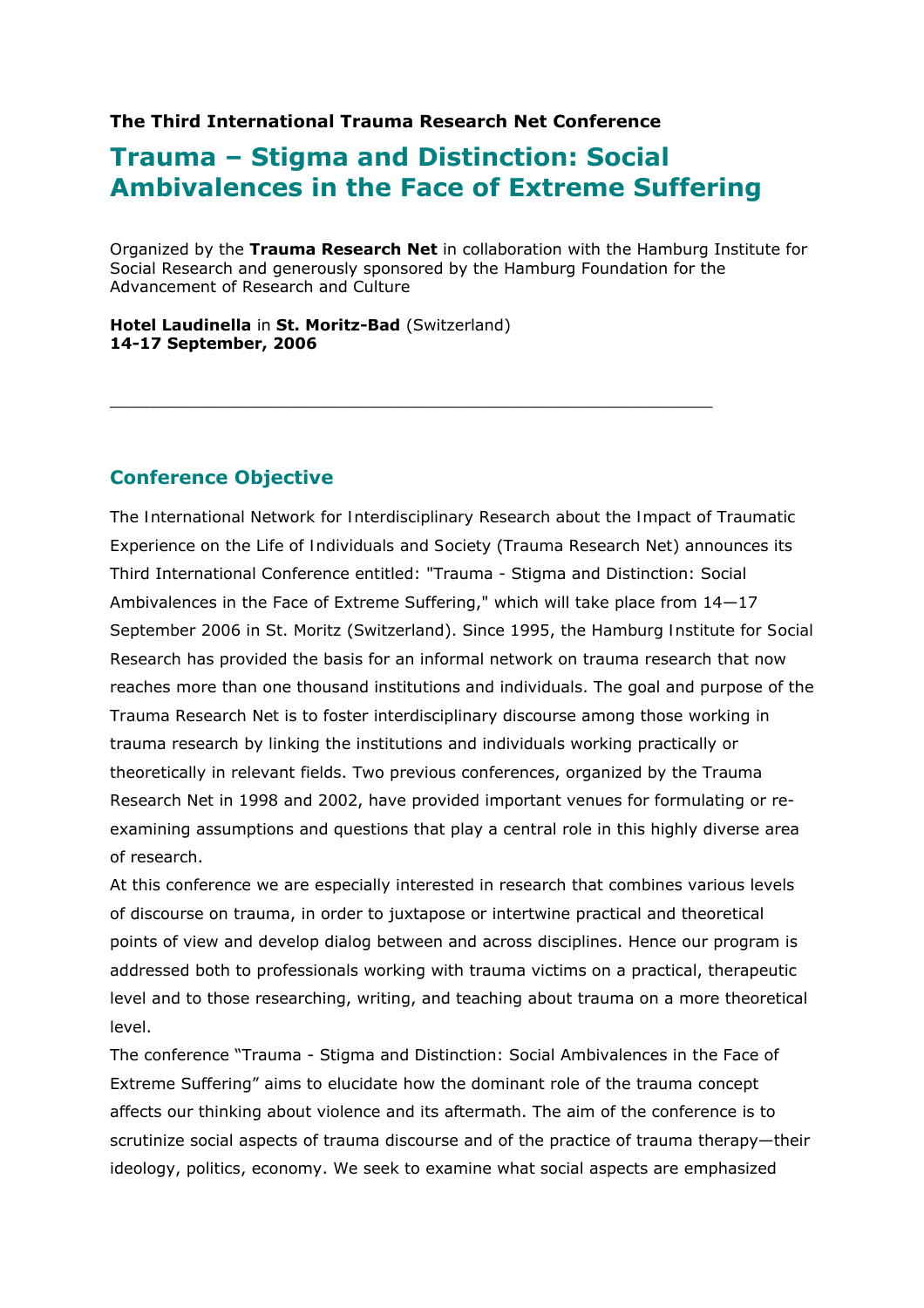when we speak of trauma—both individual and collective—and what aspects fade into the background. Thus, we are focusing on the following topics:

- Social Recognition and Denial of Trauma
- Hierarchies Between and Within Victim Groups
- Practical Work with Victim Groups and the Influence of Prejudice and Idealization
- Hostility and Reconciliation in Conflict Resolution after Extreme Suffering
- Validation and Subversion in Professional Discourses on Trauma
	- **Social Recognition and Denial of Trauma:** Holocaust studies have been and continue to be relevant, indeed essential to contemporary trauma studies. Obviously Holocaust research also deals with completely different issues but clarifying its relationship to investigations into trauma seems to be a fruitful perspective. The following questions appear useful for both Holocaust and trauma studies. What meaning do various social contexts attribute to victimhood? What suffering and which victims get social recognition and are highlighted as paradigmatic in certain social and professional discourses, and what suffering is ignored or denied? Which trauma victims experience their traumatization as a stigmatization, while others may regard themselves—and be regarded by their peers—as having gained some form of distinction (as heroes or survivors) by their suffering. What is the role of social factors such as culture, tradition, religion, gender, class and ethnicity in turning social affects against victims in some circumstances, while leading to the social validation of victimhood in others? What do all these issues have to do with specific political contexts?
	- **Hierarchies Within and Between Victim Groups:** Which social environments foster or inhibit tendencies toward group formation of trauma victims? What motivates some trauma victims to organize themselves with others who have suffered similar traumatization, and what factors impact on their inclusion in or exclusion from groups whose membership they seek? Alternatively, what pushes trauma victims to distinguish themselves from others who have been traumatized, and under what conditions may trauma victims get involved in a competition of suffering? How can victims obtain not only recognition but justice after being severely wronged? How can civil society deal with lasting injustice against trauma victims?
	- **Practical Work with Victim Groups and the Influence of Prejudice and Idealization**: How can psychotherapeutic approaches deal adequately with the social and political aspects of trauma? What therapeutic approaches appeal to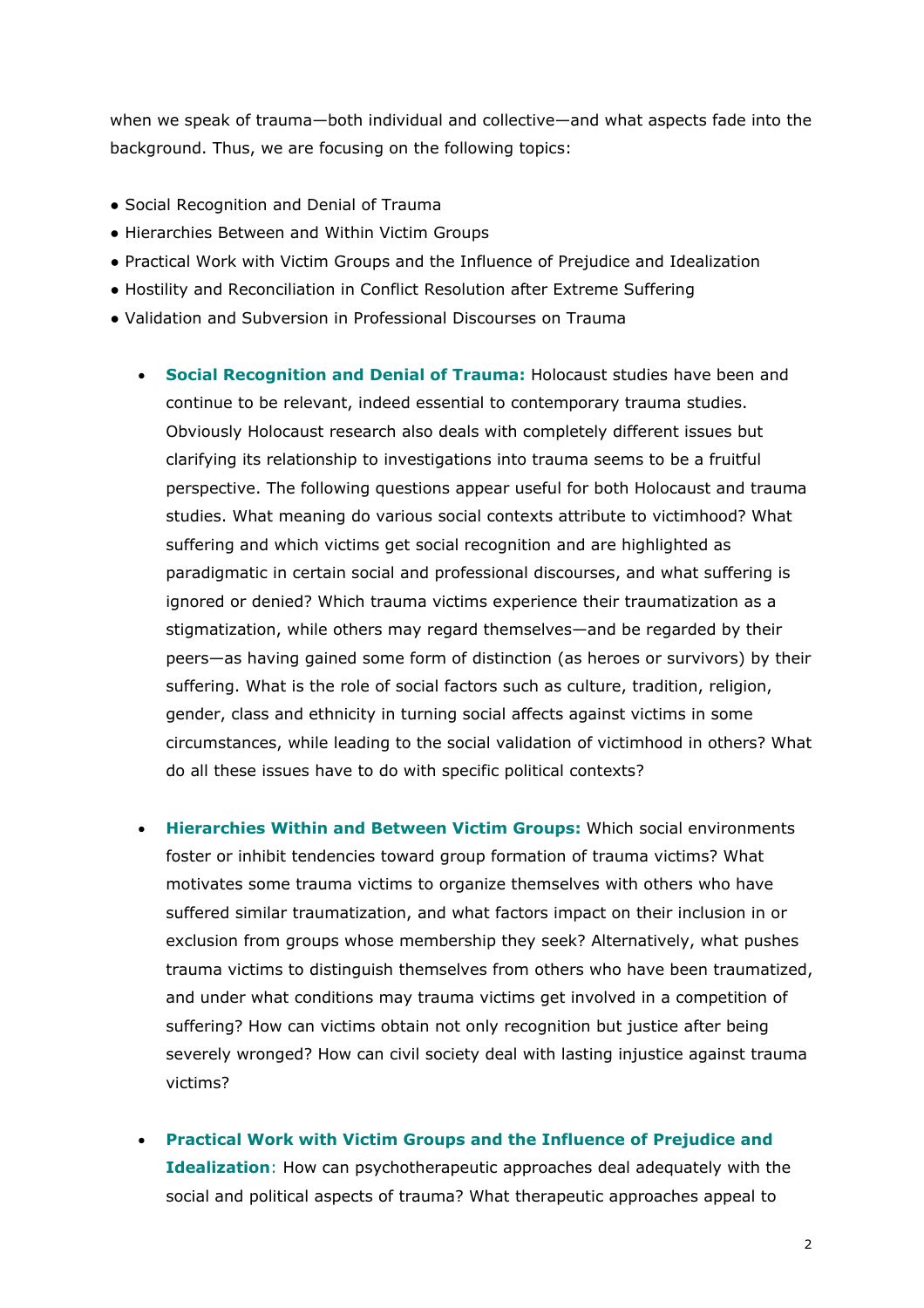which types of patients by legitimizing and furthering articulations of their traumatic experiences and suffering, while marginalizing, tabooing, or silencing others? To what degree do therapeutic approaches reflect the social prejudices or idealizations of practitioners when faced with traumatized patients, as well as their suspicions of or identifications with large-scale social institutions and values? How are conflicts played out, for example, between different professionals who assess the psychological status of individuals applying for political asylum?

#### • **Hostility and Reconciliation in Conflict Resolution after Extreme**

**Suffering**: Should we overcome the dichotomy between victim and perpetrator, and how can this be done? Can victims be prematurely forced down the road of reconciliation or even forgiveness? Under what circumstances do political activists and therapists advocate processes of reconciliation of victims and perpetrators? How do conceptualizations of trauma and trauma work relate to processes of peace building and conflict transformation? Are they in any way helpful, or might they also hinder the process of change? Is trauma a relevant issue for conflict transformation and peace building? Can the perspectives of those enhancing peace and those healing trauma be analyzed as conflicting interests? In which cases do therapeutic and other approaches to trauma resolution condone and further expressions of hostility against victims or perpetrators, supporting the stigmatization of both as social outcasts in different ways?

• **Validation and Subversion in Professional Discourses on Trauma:** How do professional discourses on trauma deal with the issue of truth? In what way and in which cases do they validate the perspectives of trauma victims as containing a higher or special form of truth? Under what conditions do such discourses undermine the credibility of victims? How can we grapple with the tendency of the medical sciences, especially the neurosciences, to objectify mental states to an increasing extent when dealing with trauma? How do practitioners (psychiatrists, psychologists, psychoanalysts, social workers, NGO activists, and organizers of support groups) establish professional hierarchies among themselves, and how do they define and delineate their diverse professional jurisdictions? In what way do historical, sociological, political, ethical, legal, biological, or literary perspectives reinforce or undermine the authority of practitioners? How do simplified conflict theories relate to approaches from the field of resilience research? To what extent might conceptualizing trauma itself be a reaction, indeed, a kind of defense mechanism to avert dealing with the narratives of extreme suffering? And if so, what are the consequences for discourse on trauma?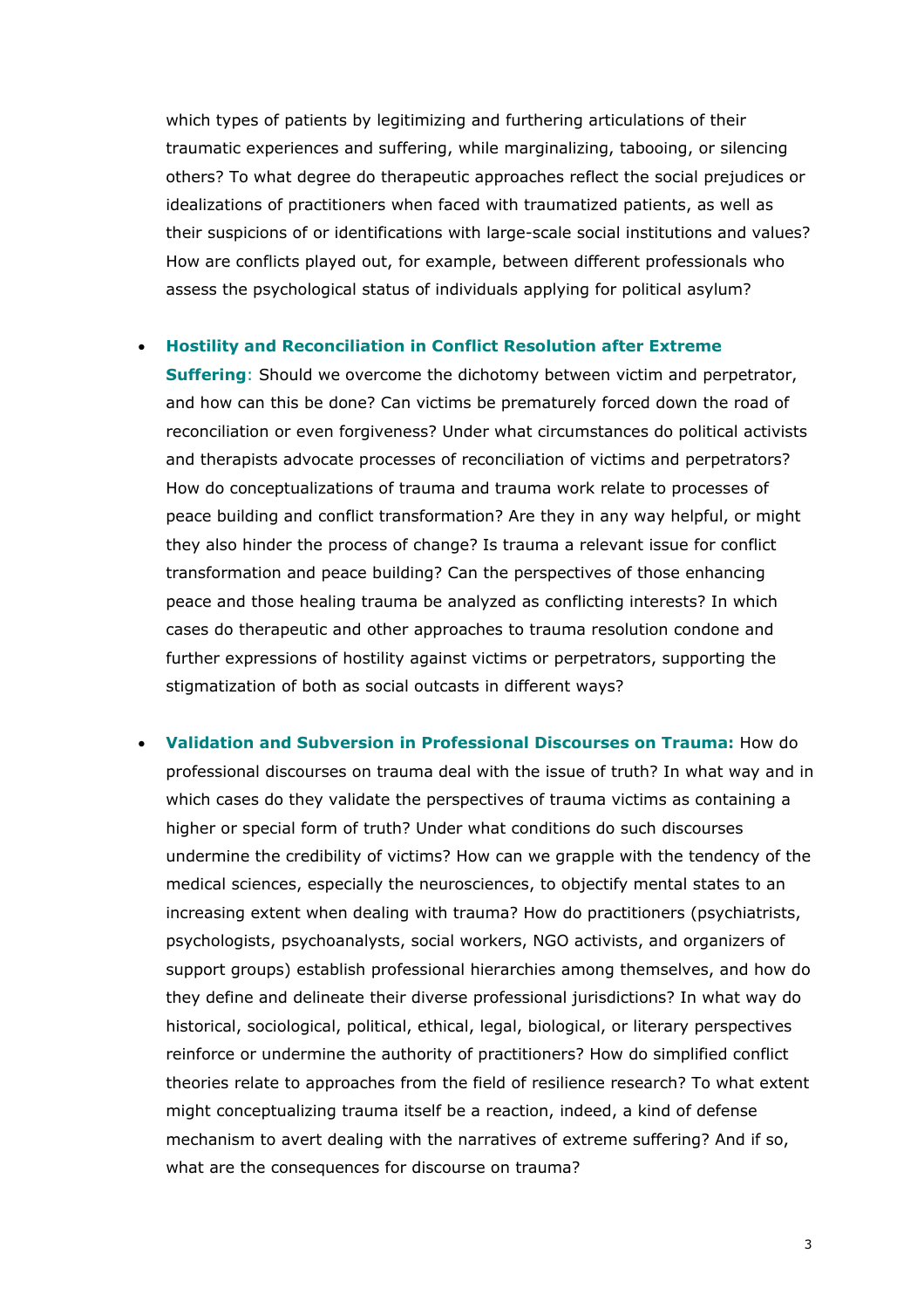**We have organized the conference in five plenary sessions, an open space forum and four workshop sessions (the latter lasting from 90 to 150 minutes). During the workshop sessions, five groups, each focusing on one of the themes outlined above, will be convened to discuss contributions presented by a total of more than forty speakers. Please note that in this tentative program, speakers in each workshop session appear in alphabetical order; the actual order of presentation will be decided by the chair before the conference.** 

When registering for the conference, participants are asked to select **one** of the five thematic groups to attend for all of the four workshop sessions, in order to ensure continuity in the group discussions.

**The conference will close with a plenary session in which three or four commentators will review the outcome of the conference—what succeeded, what was left out or remained unfinished—and will make suggestions on how we should proceed in the future.** 

Please note that the tentative agenda is subject to change.

## **Cornelia Berens**

on behalf of the conference steering committee: Dr. David Becker (Berlin), Cornelia Berens, M.A. (Hamburg), Prof. Dr. José Brunner (Tel Aviv), André Karger (Düsseldorf), Dipl. Psych. Angela Kühner (München), and Prof. Dr. Jan Philipp Reemtsma (Hamburg)

\*\*\*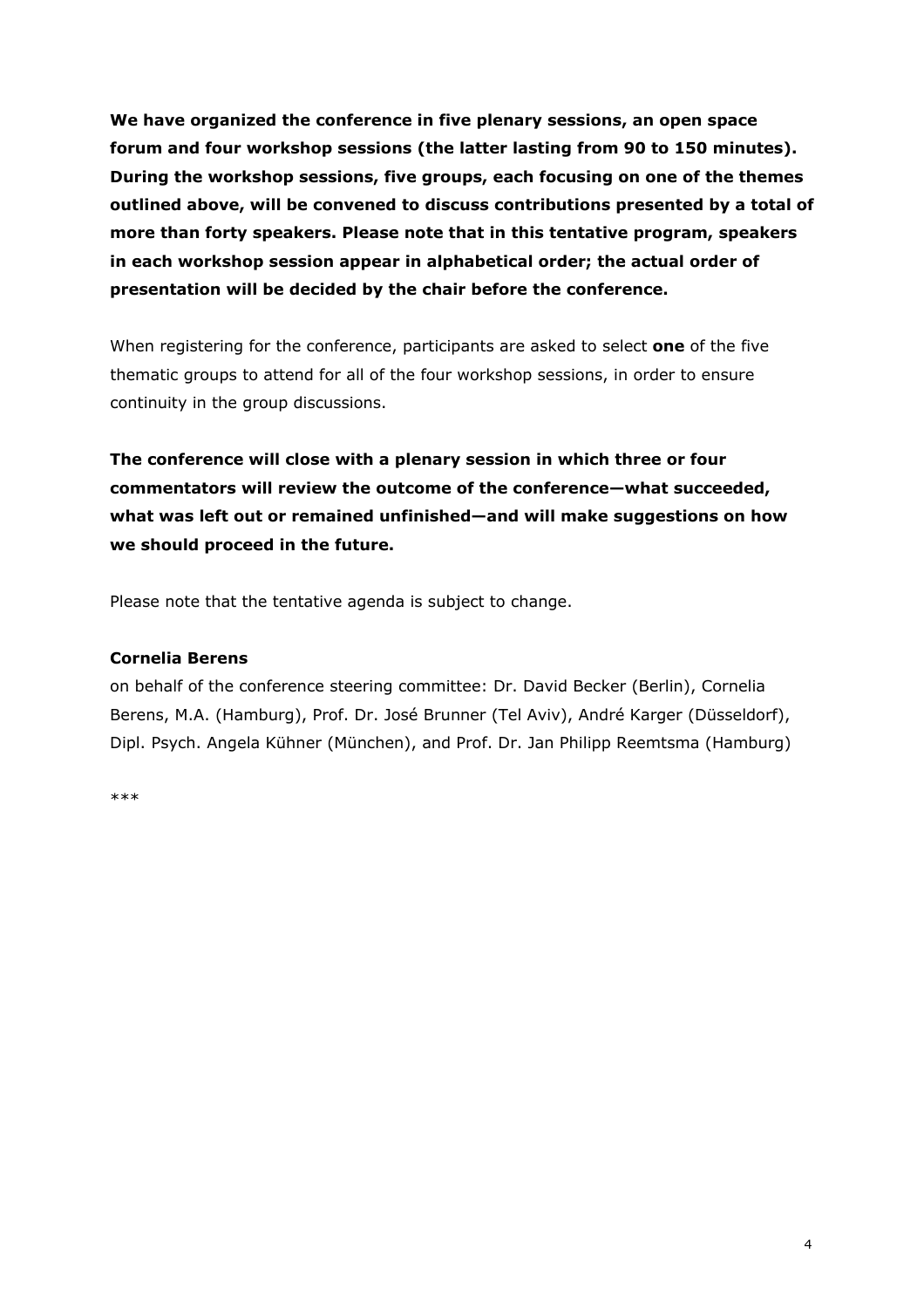## **Conference Schedule**

## *Thursday, 14 September 2006*

**15:00 – 16:30 Arrival and Registration** 

**17:00 – 17:45 Welcome Reception** 

## **18:00 – 20:15 Opening Plenary Session Trauma – Stigma and Distinction**

Cornelia Berens (Hamburg), Opening Remarks

Lynne Jones (Cambridge), Trauma: Grief and Memory

Angela Kühner (München), Whose Ambivalence? Hopes and Dilemmas in Critical Trauma Discourse

Plenary discussion Chair: Cornelia Berens

## **20:30 Dinner**

**Evening free for informal gatherings** 

## *Friday, 15 September 2006*

## **08:00 Breakfast**

## **09:00 – 10:30 Plenary Session II The Vicissitudes of Reconciliation**

Dan Bar-On (Beer-Sheva), The Disarmament of History: From Dialogue between Jews and Germans in Relation to the Holocaust to Dialogue between Palestinians and Israelis - A Critical View on the Concept of Reconciliation

Gráinne Kelly & Brandon Hamber (Belfast), Too Deep, Too Threatening: Understanding of Reconciliation in Northern Ireland and Societies in Transition

Plenary discussion Chair: André Karger (Düsseldorf)

## **10:30 Coffee Break**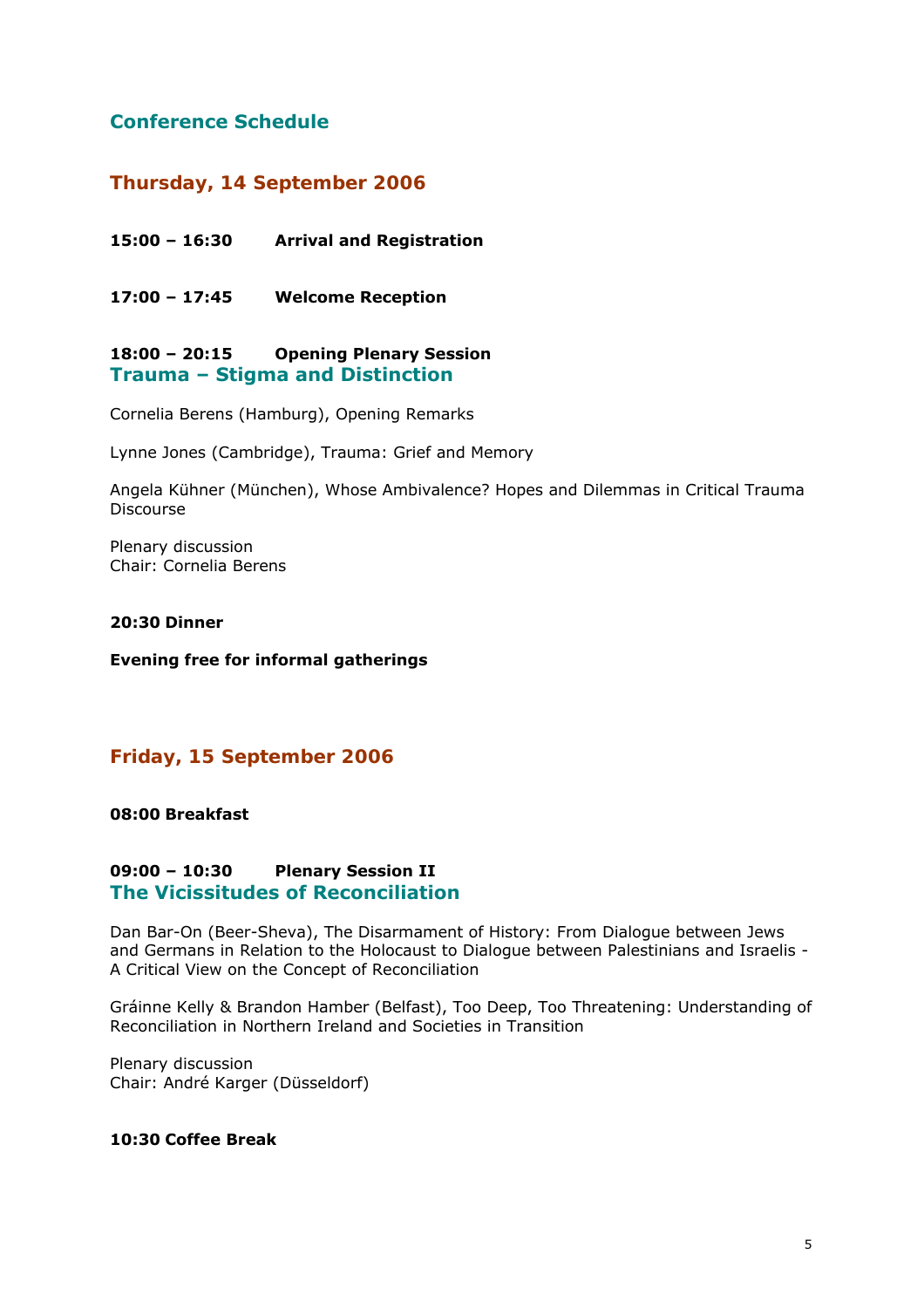#### **11:00 – 13:00 Workshop Session I**

**Group 1 - Social Recognition and Denial of Trauma** 

Chair: Usche Merk (Pietermaritzburg, South Africa)

#### **SPEAKERS**

Elise Bittenbinder (Berlin, Germany), In the Face of Extreme Suffering

Hannes Fricke (Stuttgart, Germany), "Who Is Afraid of Whom?" Victim – Perpetrator - Victimperpetrator: The Force of Interpreting Who Is Right or Wrong in Three of Henning Mankell's Novels and Their Film Versions

#### **Group 2 - Hierarchies Within and Between Victim Groups**

Chair: Sibylle Rothkegel (Berlin, Germany)

#### **SPEAKERS**

Yves Alexandre Chouala (Yaoundé, Cameroon), Post-Apartheid South Africa and Post-Genocide Rwanda: Comparing the Socio-Political Life of Two Traumatic Memories

Dayton Henderson (Berkeley, CA, USA), A German Antigone Complex? Reacting to an Ambivalence of Melancholy in Lang's *Der Müde Tod* and Hasenclever's *Antigone*

#### **Group 3 - Practical Work with Victim Groups and the Influence of Prejudice and Idealization**

Chair: Birgit Möller (Hamburg, Germany) & Ilka Lennertz (Dresden, Germany)

#### **SPEAKERS**

Vladan Beara (Novi Sad, Serbia), Social Gap between War-Experienced Veterans and War-Inexperienced Others

Catherine Grandsard, & Tobie Nathan (Paris, France), PTSD and Fright Disorders: Rethinking Trauma from an Ethnopsychiatric Perspective

## **Group 4 - Hostility and Reconciliation in Conflict Resolution after Extreme Suffering**

Chair: José Brunner (Tel Aviv)

#### **SPEAKERS**

Cyril Kenneth Adonis (East London, South Africa), Transgenerational Transmission of Trauma and Its Implications for Sustained Political Forgiveness in Post-apartheid South Africa

Alice Bardan (Los Angeles, CA, USA), Remembering the Communist Past: The Dynamic between Official Memory and Popular Memory

**Group 5 - Validation and Subversion in Professional Discourses on Trauma**  Chair: André Karger (Düsseldorf) & Angela Kühner (München)

#### **SPEAKERS**

Esther Grossmann (München, Germany; London, UK), Exploring the Location of Experience of Child Refugees - Are There Alternatives to 'Trauma'?

Susanne Luhmann (Sudbury, ON, Canada), Perpetrating Trauma?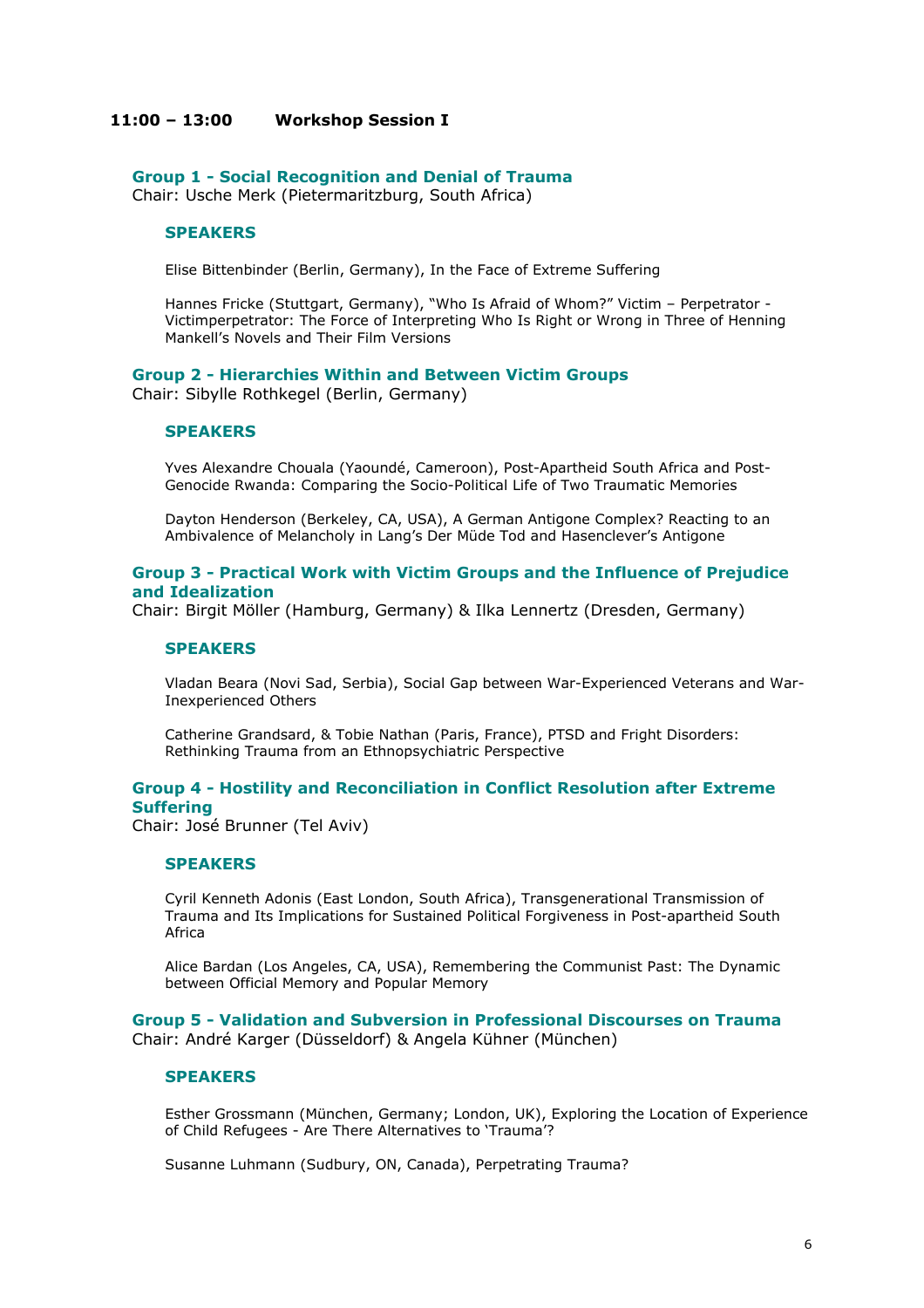## **13:15 Lunch**

#### **15:00 – 16:30 Plenary Session III Trauma: Discourse and Politics**

José Brunner (Tel Aviv), Psychic Vulnerability, Civil Society and the Politics of Recognition

David Becker (Berlin), Trauma: Imperial Discourse and the Reality of Suffering

Chair: Angela Kühner (München)

## **16:30 Coffee Break**

#### **17:00 – 18:30 Workshop Session II**

**Group 1 - Social Recognition and Denial of Trauma** 

Chair: Usche Merk

Renate Haas (Berlin, Germany), Violence - Trauma – Cultural Theory: On Disregarding Real Experience in Migration Research and Immigration Concepts

Ulrike Loch (Kassel, Germany), Intergenerational Relations in the Context of Violence and Trauma

#### **Group 2 - Hierarchies Within and Between Victim Groups**

Chair: Sibylle Rothkegel

Sandra Konrad (Hamburg, Germany), Disrupted Jewish Identity – Jewish Women of Three Generations and the Meaning of the Place of Living in Relation to the Long-term Individual and Transgenerational Effects of Trauma and Recuperation

Raya Morag (Jerusalem, Israel), Post-trauma in Current Israeli Cinema

#### **Group 3 - Practical Work with Victim Groups and the Influence of Prejudice and Idealization**

Chair: Birgit Möller & Ilka Lennertz

Martina Kopf (Wien, Austria), Creative Writing in the Aftermath of the Genocide in Rwanda: The project "Rwanda – Ecrire par devoir de mémoire"

Manasi Kumar (Delhi, India; London, UK), A Journey into the Bleeding City: Following the Footprints of the Rubble of Riot and Violence of Earthquake in Gujarat, India

## **Group 4 - Hostility and Reconciliation in Conflict Resolution after Extreme Suffering**

Chair: José Brunner

Yves Alexandre Chouala (Yaoundé, Cameroon), Post-Apartheid South Africa and Post-Genocide Rwanda: Comparing the Socio-Political Life of Two Traumatic Memories

Karola Dillenburger, Montse Fargas, & Rym Akhonzada (Belfast, Northern Ireland), Longterm Effects of Trauma in Northern Ireland: Personal Accounts on Coping with Violence over a Twenty-year Period

**Group 5 - Validation and Subversion in Professional Discourses on Trauma**  Chair: André Karger & Angela Kühner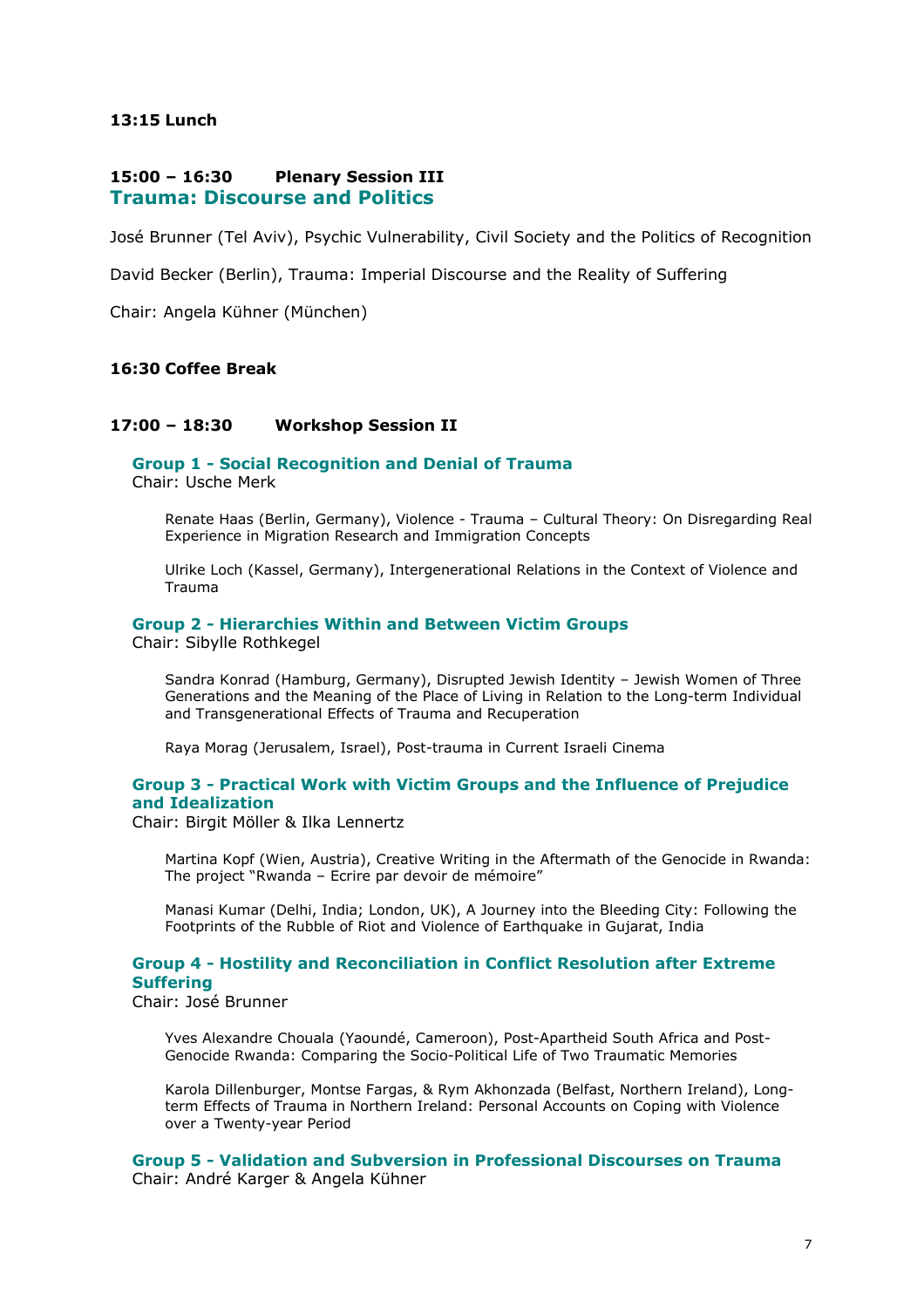Galia Plotkin Amrami (Tel Aviv, Israel), Therapy, Morality, and Nationhood: The Construction of a Traumatized Self in the Disengagement Process in Israel

Isobel Reilly & Stephen Coulter (Belfast, Northern Ireland), The Impact of the Social and Professional Politicisation of Trauma on the Organisation and Delivery of Therapeutic Processes in Northern Ireland: 'Parallel Processes' in a State of Dubious Legitimacy?

## **19:00 Dinner**

#### **20:15 – 22:30 Showing of Film Documentary**

**Childhood and Violence – Can the Wounds of a Shattered Life be Healed?**  2000-2006, Film Documentary, Beta-SP, 120 min, 16:9 (German-English version with German and English subtitles) Produced and directed by Gerhard König and Carmen Feuchtner (see **pdf-**file)

## *Saturday, 16 September 2006*

#### **08:00 Breakfast**

#### **09:00 – 11:30 Workshop Session III**

#### **Group 1 - Social Recognition and Denial of Trauma**

Chair: Usche Merk

Predrag Miljanovič (Novi Sad, Serbia), Concept of the Upright Man: Condition for Entering the War but an Obstacle for Reconciliation

Stephanie Neuner (München, Germany), The Effects of Public Policy on the Psychically Wardisabled: State Insurance and Welfare Policy for "War Neurotics" of World War I, c. 1920- 1939

Ralf Syring (Frankfurt am Main, Germany; Angola and Mozambique), When the Dichotomy Victim-Perpetrator Does Not Appropriately Describe Reality: Observations of Processes concerning Former Child Soldiers and Youths Confronted with High HIV Prevalence in Southern Africa.

#### **Group 2 - Hierarchies Within and Between Victim Groups**

Chair: Sibylle Rothkegel

Sibylle Rothkegel (Berlin, Germany), "Get Over Here, Victim, Let Us Beat You Up!"

Deborah Staines (Sydney, Australia), Sonderkommando Testimonies: Evaluating the Traumatising Subject and Recognition of Their Trauma

Jolande Withuis (Amsterdam, The Netherlands), From 'Totalitarianism' to 'Trauma', from Victims Divided to Victims United: The Case of the Netherlands

**Group 3 - Practical Work with Victim Groups and the Influence of Prejudice and Idealization** 

Chair: Birgit Möller & Ilka Lennertz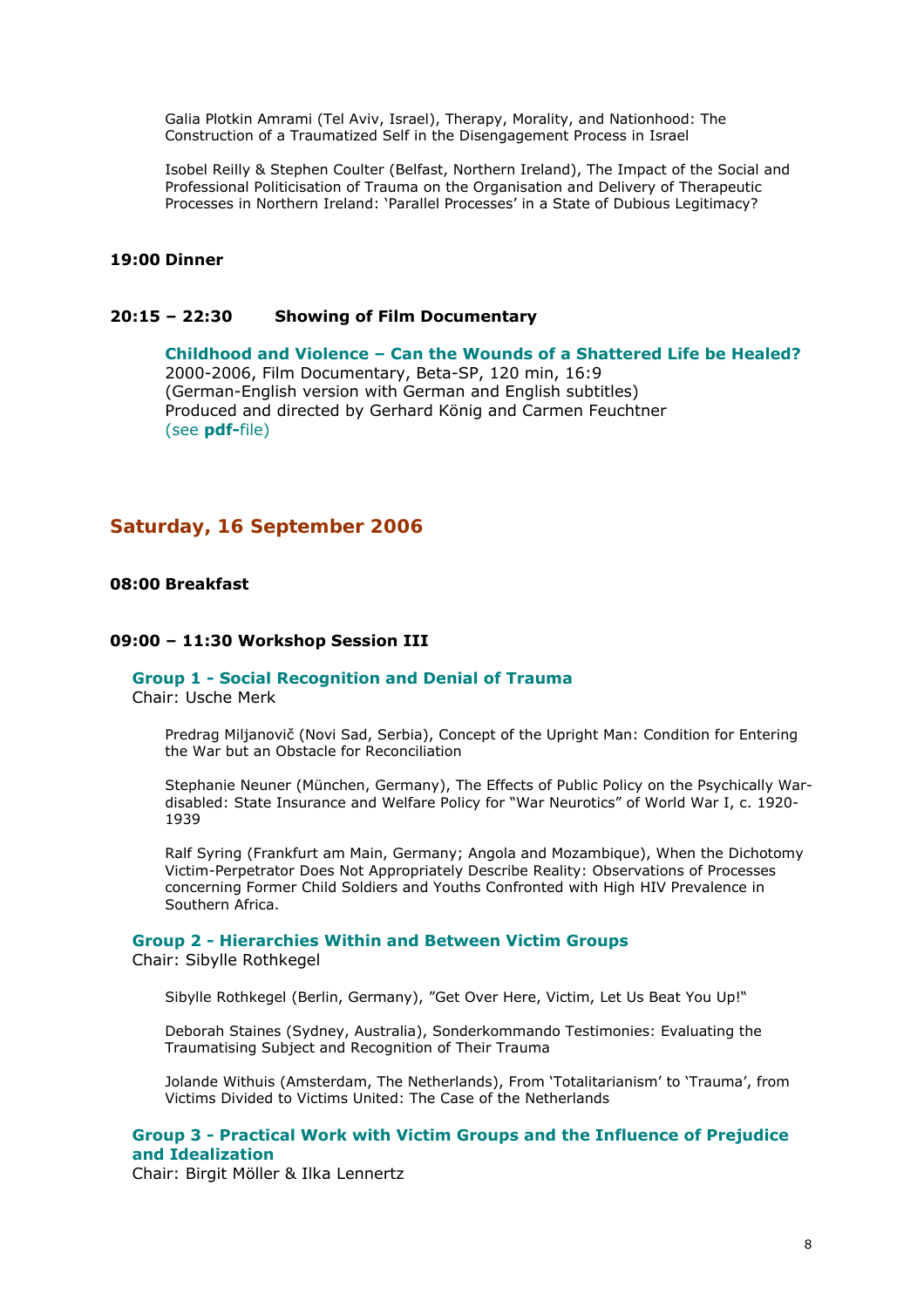Ilka Lennertz (Dresden, Germany), & Birgit Möller (Hamburg, Germany; San Francisco, CA, USA), The Discourse of Trauma and Its Effects on Refugees and Professionals: Examples from Working with Refugee Families in Germany

Brenda Anne Roche (Toronto, ON, Canada; London, UK), 'Trauma' and the Lives of Women Refugees in Resettlement

Hildegard Schürings (Fronhausen, Germany), Twelve Years after Genocide in Rwanda – Youth between Hope and Suffering

## **Group 4 - Hostility and Reconciliation in Conflict Resolution after Extreme Suffering**

Chair: José Brunner

Carol Harrington (Budapest, Hungary), A Critical Consideration of the Psychosocial Turn within Contemporary Peacekeeping (to be confirmed)

Amy Marczewski (Los Angeles, CA, USA , Trauma In/At Play in Literature: Performing Trauma in the Texts of "Rwanda: écrire par devoir de mémoire"

Karin Mlodoch (Berlin, Germany), Iraq: The Situation of Anfal Surviving Women and Key Experiences of the Counseling Center for Victims of Political Violence in Tuz Khurmatu

#### **Group 5 - Validation and Subversion in Professional Discourses on Trauma**  Chair: André Karger & Angela Kühner

Miriam Rieck (Haifa, Israel), The Holocaust Survivor Meets Society

Jack Saul (New York, NY, USA), Narrative and Performance: Constructing Meaning after Tragedy

## **11:30 Coffee Break**

## **12:00 – 13:30 Plenary Session IV On the Politics of Trauma in the Middle East**

Eyad El-Sarraj (Gaza), Wounds and Heroes: Trauma and Stigma in Palestine

Jacqueline Rose (London), [to be confirmed]

Plenary discussion Chair: José Brunner (Tel Aviv)

## **13:45 Lunch**

#### **15:00 – 16:30 Open Space Forum I**

Ad-hoc Working Groups Chair: David Becker & Cornelia Berens

## **16:30 Coffee Break**

#### **17:00 – 18:00 Open Space Forum II**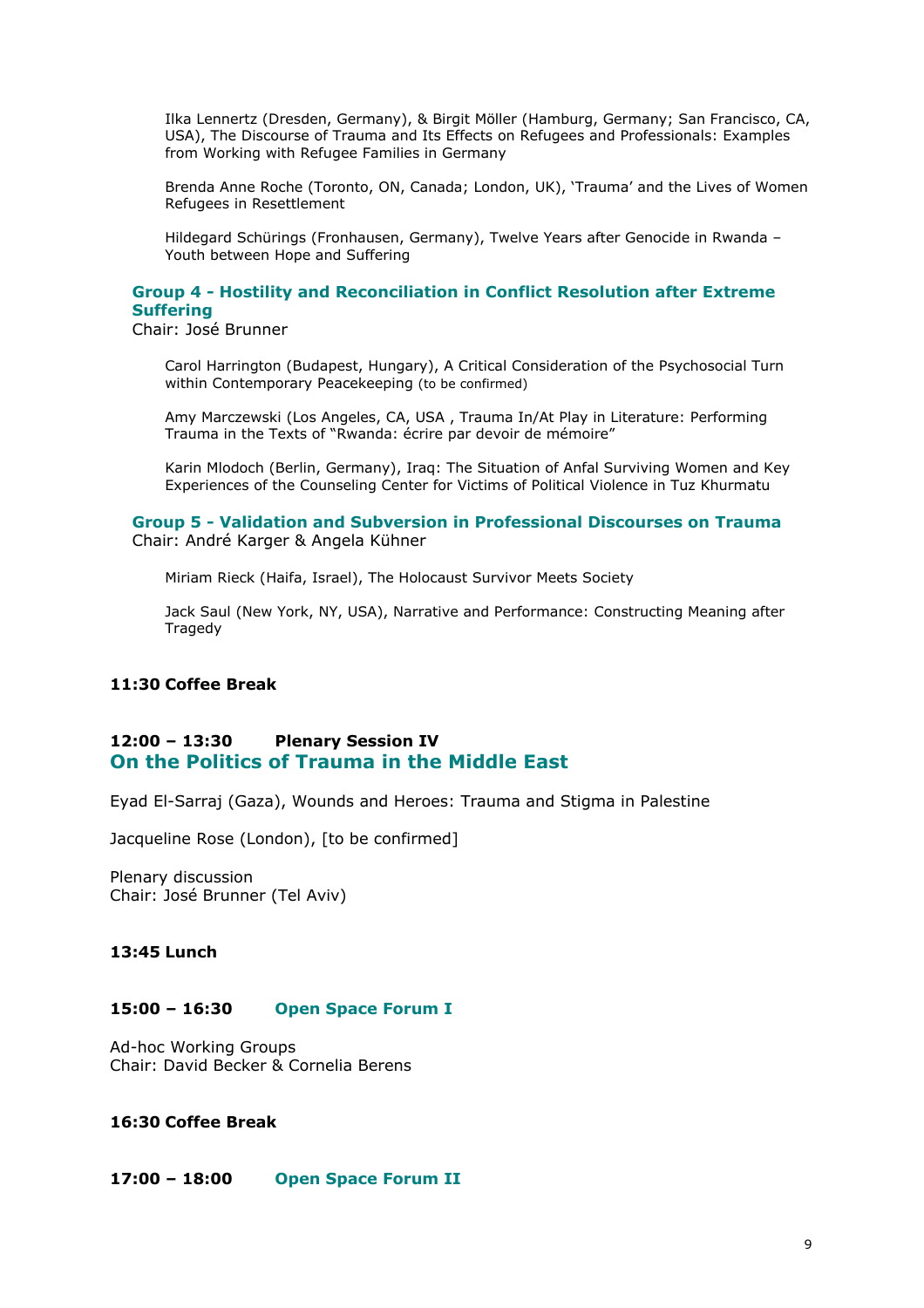Ad-hoc Working Groups Chair: David Becker & Cornelia Berens

#### **19:00 Dinner**

#### **Evening free for informal gatherings**

## *Sunday, 17 September 2006*

#### **08:00 Breakfast**

#### **09:00 – 11:00 Workshop Session IV**

#### **Group 1 - Social Recognition and Denial of Trauma**  Chair: Usche Merk

Stefan Trobisch-Lütge (Berlin, Germany), Subjective and Social Processing of Political Traumatisation in the Former GDR: Experience of Injustice and Traumatisation / the Individual and the Society

Agnieszka Widera-Wysoczańska (Wrocław, Poland), The Consequences of Childhood Sexual Abuse in Child Protection

Concluding Discussion

## **Group 2 - Hierarchies Within and Between Victim Groups**

Chair: Sibylle Rothkegel

Nathalie Zajdé (Paris, France), An Ethnopsychiatry of Shoah Survivors and Their Offspring

Jasna Zečević & Augustina Rahmanović-Koning (Tuzla, Bosnia and Herzegovina), Rape, War, and Stigmatization

Concluding Discussion

#### **Group 3 - Practical Work with Victim Groups and the Influence of Prejudice and Idealization**

Chair: Birgit Möller & Ilka Lennertz

Kim Servart Theriault (Oak Park, Ill., USA), "Hiding Behind 'The Wall'": Trauma, Stigmatization, and Ambivalence for the Children of the Vietnam War Dead (to be confirmed)

Aline Gloriose Uwizigiye & Kathrin Groninger (Kigali, Rwanda; Berlin, Germany), Trauma Work in the Context of Gacaca-Justice in Rwanda: A Means of Conflict Transformation or Stigma and Distinction Generation between Victims and Perpetrators?

Concluding Discussion

## **Group 4 - Hostility and Reconciliation in Conflict Resolution after Extreme Suffering**

Chair: José Brunner

Emilia Salvanou (Athens, Greece), Greek Partisans of the Period 1940-1950: Heroes or Victims of a Collective Trauma?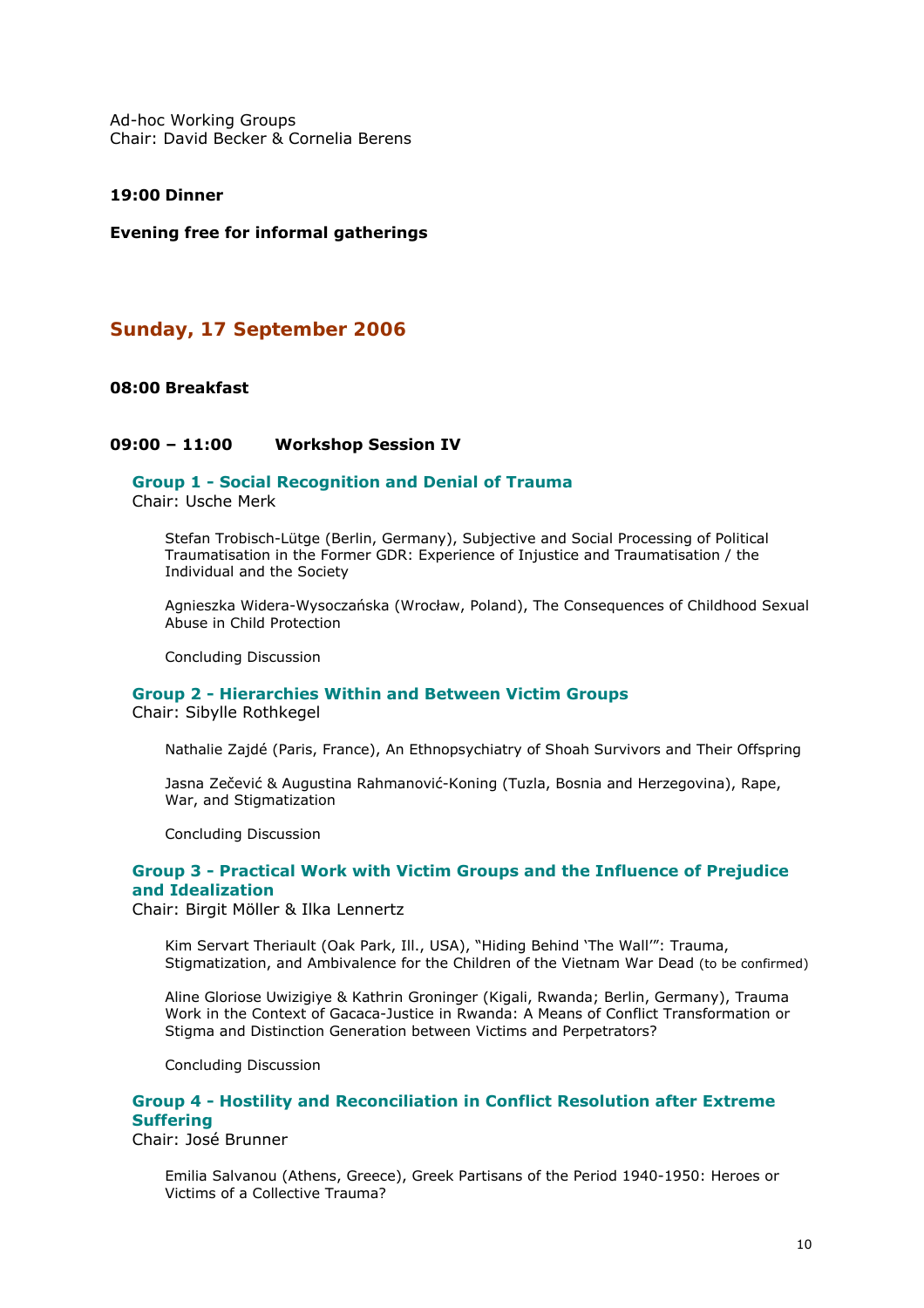Barbara Weyermann (Berlin, Germany), The Vicissitudes of Empowerment in Conflictafflicted Nepal

Concluding Discussion

**Group 5 - Validation and Subversion in Professional Discourses on Trauma**  Chair: André Karger & Angela Kühner

Guido Vitiello (Florence, Italy), The Trauma of Perpetrators: Theoretical Issues Raised by the German Case

Harald Weilnböck (Zürich, Switzerland), Trauma-melancholia: The (Ab-)Uses of Trauma Concepts in the Field of Literary Studies and Philosophy

Concluding Discussion

#### **11:00 Coffee Break**

## **11:30 – 13:00 Final Plenary Session: Observations and Roundtable Trauma – Stigma and Distinction**

Dan Bar-On (Beer-Sheva) Jack Saul (New York City) Daniel Strassberg (Zürich) N.N.

Chair: Cornelia Berens

## **13:15 Lunch and Close of the International Trauma Research Net Conference**

#### **15:00 Departure**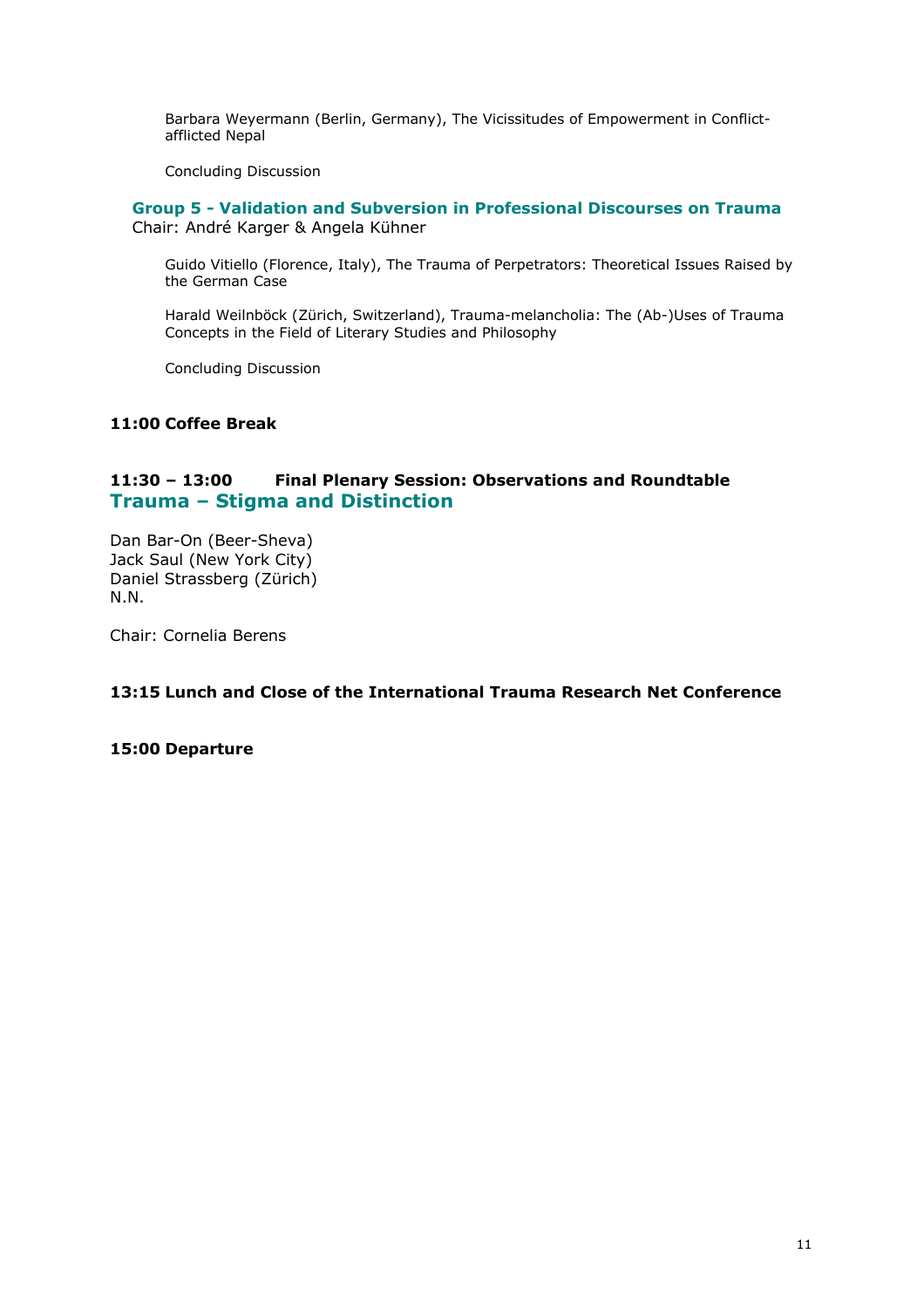## **Enquiries**

Before completing the conference registration form, potential participants must enquire by e-mail whether registration is still open or has been closed since there are no more vacancies at the venue.

Enquiries sent between 14 July and 7 August 2006 should be addressed to conference assistant Manuela Grimm at [Manuela.Grimm@his-online.de](mailto:Manuela.Grimm@his-online.de) 

Enquiries sent from 8 August to 12 September 2006 should be addressed to Cornelia Berens at [Cornelia.Berens@his-online.de](mailto:Cornelia.Berens@his-online.de)

Please enter the phrase 'Trauma Conference Enquiry' in the subject field of your e-mail.

## **Registration**

After receiving confirmation from the organizers that registrations are still being accepted, participants must complete the registration form at [www.traumaresearch.net](http://www.traumaresearch.net/). Please note that registration does not become final until the conferene fee has been paid. Conference fees include accommodations, meals, refreshments, and a reception on the first evening of the conference.

## **Cornelia Berens, M.A.**

International Network for Interdisciplinary Research about the Impact of Traumatic Experience on the Life of Individuals and Society (*Trauma Research Net*) Hamburger Institut für Sozialforschung / Hamburg Institute for Social Research Mittelweg 36 20148 Hamburg Germany Phone +49 (40) 41 40 97-38 Fax. +49 (40) 41 40 97-11 **Email** [Cornelia.Berens@his-online.de](mailto:Cornelia.Berens@his-online.de) **URL** [http://www.traumaresearch.net](http://www.traumaresearch.net/) **URL** [http://www.his-online.de](http://www.his-online.de/) 

- Annex 01 **Speakers**
- Annex 02 **Film Documentary**
- Annex 03 **Registration Form**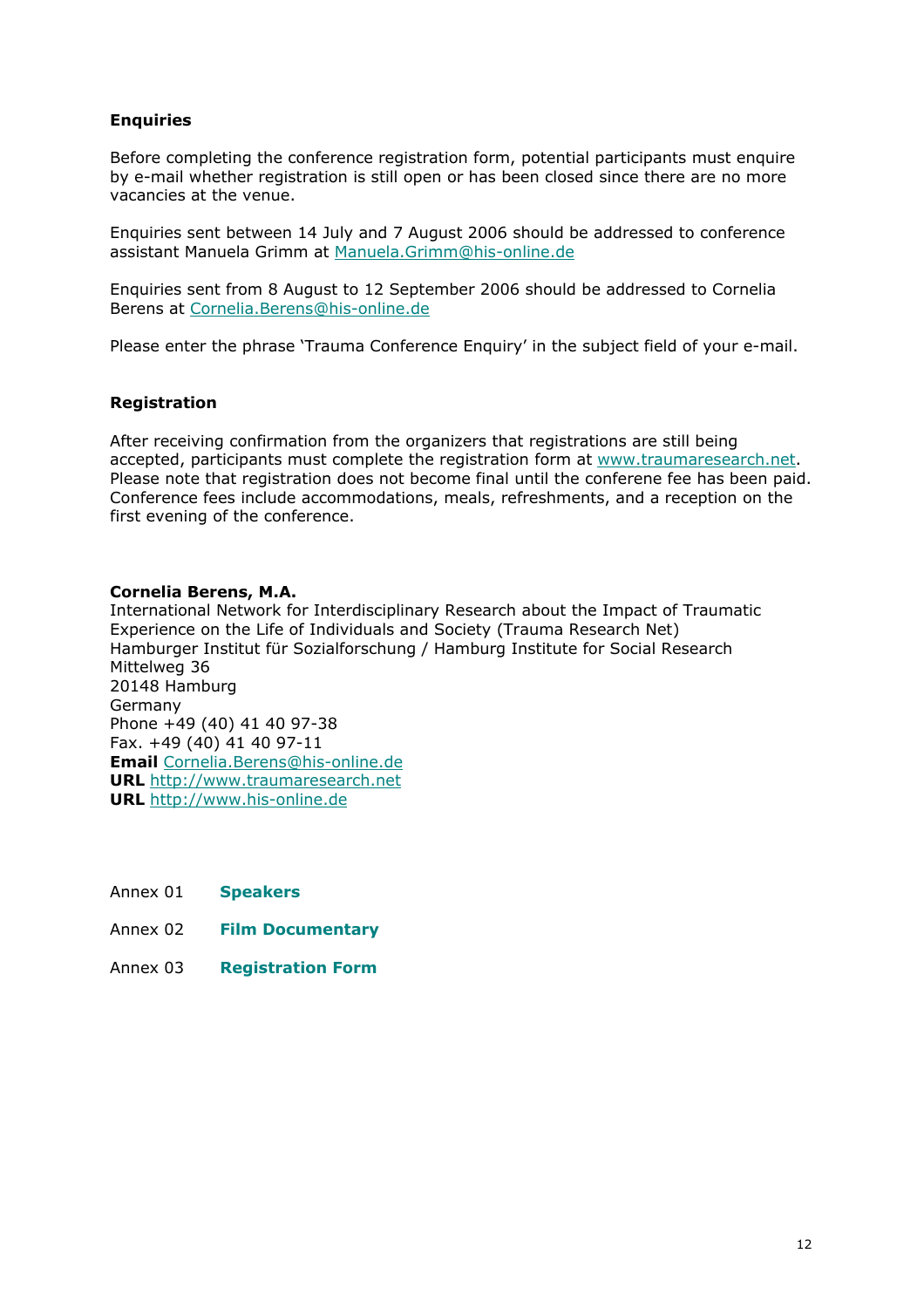# **Speakers**

**Cyril Kenneth Adonis** (Johannesburg, South Africa), research psychologist, doctoral candidate in conflict analysis and resolution at Nova Southeastern University in the United States; his dissertation focuses on transgenerational trauma and forgiveness. Now a research manager for the Independent Complaints Directorate (statutory body dealing with police misconduct) in South Africa. Consulted to the Center for the Study of Violence and Reconciliation on projects related to forgiveness and memorialization and transgenerational memory in post-apartheid South Africa.

**Rym Akhonzada** (Belfast, Northern Ireland) is a research co-ordinator in the School of Sociology, Social Policy and Social Work in Queen's University Belfast researching the effectiveness of services for victims of political violence in Northern Ireland. She has published in international journals and presented at national and international conferences. See [www.qub.ac.uk/sw/research/pave.html.](http://www.qub.ac.uk/sw/research/pave.html)

**Dan Bar-On** (Beer Sheva, Israel), professor of psychology at the department of behavioral sciences at Ben-Gurion University of the Negev in Israel, co-director of [PRIME](http://vispo.com/PRIME/about.htm) (Peace Research Institute in the Middle East) near Beit Jala (within the Palestinian National Authority), together with professor Sami Adwan of Bethlehem University. Latest books: *The Indescribable and the Undiscussable: Reconstructing Human Discourse after Trauma*, Budapest; New York, 1998; *Tell Your Life Story: Creating Dialogue among Jews and Germans, Israelis and Palestinians*, ib., 2006. See Dan Bar-On´s personal website at [http://www.bgu.ac.il/~danbaron/](http://www.bgu.ac.il/%7Edanbaron/).

**Alice-Mihaela Bardan** (Los Angeles, CA, USA), Ph.D. candidate, University of Southern California, Department of English, holds M.A.s in English from the Univ. of Southern California and Emporia State University, KS., an M.A. in American cultural studies, and a B.A. in English and French from the Al. I. Cuza Univ. in Iasi, Romania. Her current research focuses on contemporary European cinema, Holocaust theory, trauma film, and the contested ways in which the Communist past is remembered in Central and Eastern Europe.

**Vladan Beara** (Novi Sad, Serbia), psychologist, REBT psychotherapist and associate fellow of the Albert Ellis Institute NYC. From 1991-1999, he acted as program coordinator of the Association for Mental Health Protection of War Veterans and Victims of War. Since 1995 he has focused on work with traumatized persons through UNICEF, IAN, and Fund for Open Society Programs as coordinator, adviser, and evaluator.

**David Becker** (Berlin, Germany), psychologist, PhD, has worked for the Latin-American Institute for Human Rights and Mental Health, and most recently for the International Academy at the Free University of Berlin. Consulted to GTZ, WHO, SDC, UNDP-El Salvador. Experience in Angola, Bosnia and Herzegovina, Chile, El Salvador, Croatia, Northern Ireland, and Serbia. Founder of the Office of Psychosocial Issues, see [http://www.opsiconsult.com](http://www.opsiconsult.com/). Member of the steering committee for this conference.

**Cornelia Berens** (Hamburg, Germany), M.A., literary historian, academic coordinator of the Trauma Research Network and long-term guest fellow at the Hamburg Institute for Social Research, editor of the *TRN-Newsletter*. See [http://www.traumaresearch.net](http://www.traumaresearch.net/). Executive member of the steering committee for this conference.

**Elise Bittenbinder** (Berlin, Germany), staff member of Xenion Berlin, Psychotherapeutic Advice Centre for Refugees. Bittenbinder is president of The German Association of Psychosocial Centres for Refugees and Torture Victims (BAFF), See [http://www.baff-zentren.org/.](http://www.baff-zentren.org/)

**José Brunner** (Tel Aviv, Israel), director of the Minerva Institute for German History; professor at the Buchmann Faculty of Law and the Cohn Institute of the History and Philosophy of Science and Ideas, Tel Aviv University. Main areas of research and teaching: History and politics of psychoanalysis and discourse on trauma; modern and contemporary political thought; time and law; psychological explanations of Nazism and genocide; practices of compensation for Holocaust survivors. See [http://www.tau.ac.il/law/josebrunner/.](http://www.tau.ac.il/law/josebrunner/) Member of the steering committee for this conference.

**Yves Alexandre Chouala** (Yaoundé, Cameroon), senior research fellow, Group of Administrative, Political, and Social Research, University of Yaoundé II-Soa; associate professor, International Relations Institute of Cameroon (IRIC). Doctor of political science, thesis title: *Inter-Statism in the Gulf of Guinea: A Contribution of the Field Paradigm to the Sociology of International Relations*,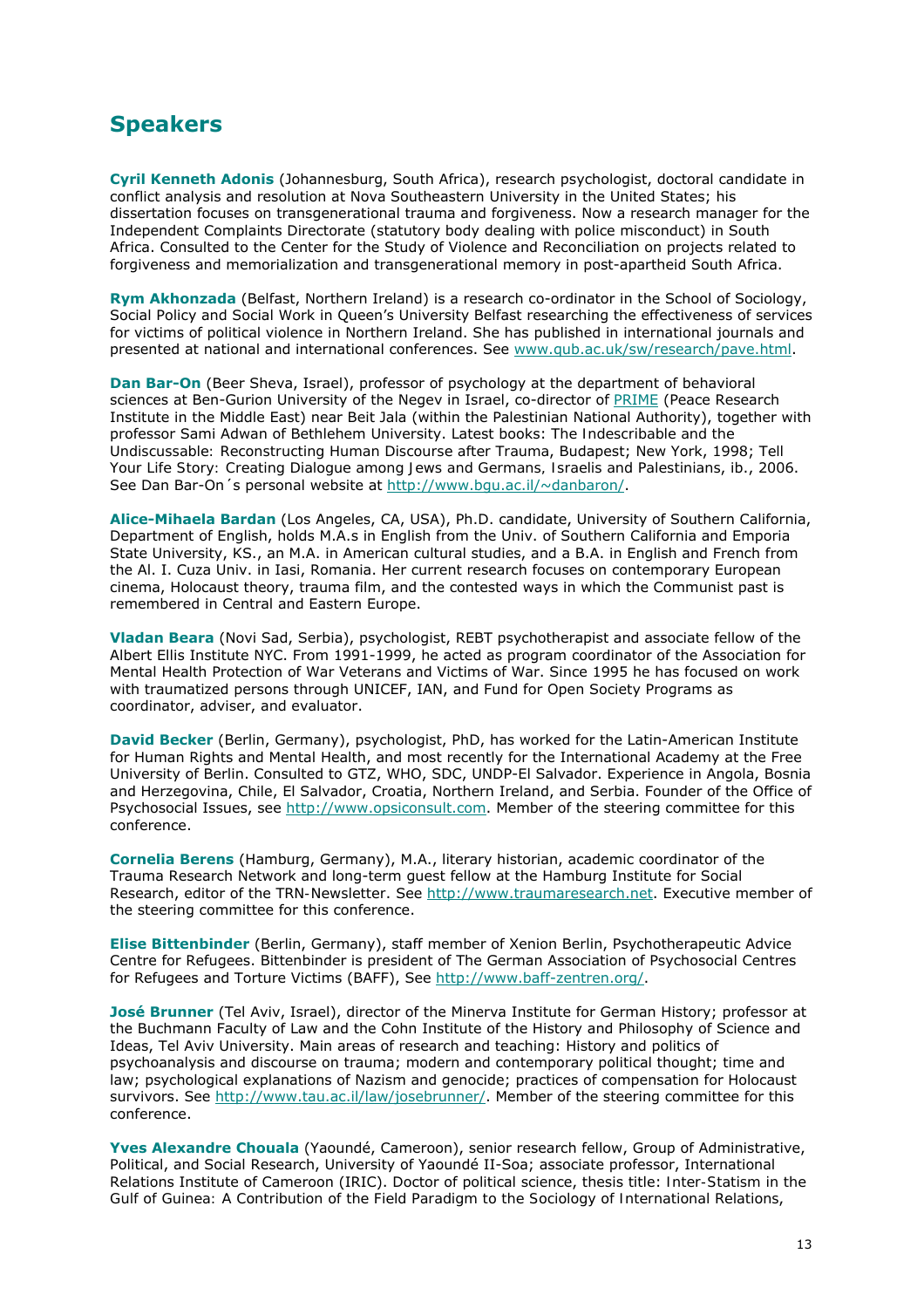2003. Doctor of international relations, thesis title: *Disorder and Order in Central Africa. Democratisation, Conflicts, and Regional Geopolitical Shifts*, 2000.

**Stephen Coulter** (Belfast, Northern Ireland), a social worker and family therapist who has worked in the areas of family support, child protection, and child and adolescent mental health services for more then 20 years. He currently works as a senior family therapist and clinical coordinator of the Family Trauma Centre in Belfast, a regional service addressing the psychological needs of children and their families following trauma. Stephen Coulter contributes to family therapy training courses and is a clinical supervisor for MSc trainees in systemic psychotherapy.

**Karola Dillenburger** (Belfast, Northern Ireland) is a clinical psychologist (BPS) and senior lecturer at the Department of Sociology, Social Policy, and Social Work at Queen's University of Belfast. Her main research interests include applied behaviour analysis in the areas of parent training, bereavement, child sex abuse, and autism. She has published widely in national and international journals. She is presently principal investigator on the PAVE project, exploring effectiveness of services delivered to people affected by violence in Northern Ireland. See [www.qub.ac.uk/sw/research/pave.html](http://www.qub.ac.uk/sw/research/pave.html).

**Montse Fargas** (Belfast, Northern Ireland) holds a degree in sociology from the Universitat Autònoma de Barcelona (Autonomous University of Barcelona) and a M.Phil in women's studies from Trinity College Dublin. Currently, she is a research fellow in the School of Sociology, Social Policy and Social Work in Queen's University Belfast researching the effectiveness of services for victims of political violence in Northern Ireland. See [www.qub.ac.uk/sw/research/pave.html](http://www.qub.ac.uk/sw/research/pave.html). She has published in international journals and presented at national and international conferences.

**Hannes Fricke** (Stuttgart, Germany), Dr. phil., is an editor for the publishing company Philipp Reclam jun. in Stuttgart. Fricke studied sociology in Bielefeld and German literature and philosophy in Göttingen. As a visiting lecturer at the Ludwig Maximilian University in Munich and at the University of Stuttgart, he teaches "Introduction to the Psychology of Literature".

**Catherine Grandsard** (Paris, France), PhD, clinical psychologist, associate professor of psychology and psychopathology and co-director of the Georges Devereux Center, University of Paris 8. See [www.ethnopsychiatrie.net](http://www.ethnopsychiatrie.net/). Areas of interest: psychotherapy for multicultural families, psychic trauma treatment, ethnopsychiatry. Author of a book on Jewish-Christian intermarriage.

**Kathrin Groninger** (Berlin, Germany; Kigali, Rwanda), psychologist, from 2000-2004 at the service center for refugees and immigrants of the German Red Cross in Berlin. Since 2003 a member of the external commission on custody pending deportation, she has begun training as a psychotherapist at the Institute for Psychological Psychotherapy and Counseling in Berlin (ppt). She is now serving as a peacebuilding worker in the Civil Peace Corps of the German Development Service (DED) in Rwanda. Together with the partner organization Kanyarwanda, she is developing a structure for co-operation and dialog for dealing with post-conflict trauma.

**Esther Grossmann** (München, Germany; London, UK), psychologist. MSc Theoretical Psychoanalytic Studies, University College, London; awarded in 2003 the Joseph Sandler Prize for Best Dissertation of the Year: *Repetition Compulsion, Death Drive and Traumatic Memory*. Completion of 2nd Degree in Psychology at the Ludwig Maximilian University Munich in 2005. Since 2004 Grossmann has worked as Assistant Child Psychotherapist in the 'Tavistock Outreach Project in Schools' in London. In 09/2006 she is starting her clinical training as a child psychotherapist at the Tavistock Centre.

**Renate Haas** (Berlin, Germany), Dr. paed., MA (ethnology), educationalist, director of the Institut für Kulturanalyse in Berlin (Institute for Cultural Analysis). See [http://www.kulturanalyse.org.](http://www.kulturanalyse.org/) Developed a program "'Experience of Violence—Trauma—Reconciliation. Dealing with Traumatised Persons in Different Societies'. Eine Fortbildung für Mitarbeiter der Internationalen Entwicklungszusammenarbeit" [advanced education for staff members of international development cooperation]. Research interests: theories of culture and experience of violence; denial of history; and art.

**Brandon Hamber** (Belfast, Northern Ireland), Psychologist, PhD, has worked for the Centre for the Study of Violence and Reconciliation (South Africa), and currently Honorary Fellow of INCORE, a United Nations Research Centre for the Study of Conflict at the University of Ulster. Consultant to and co-founder of the Office of Psychosocial Issues at the Free University, Berlin and a Research Associate of Democratic Dialogue. Consulted to South African Government Health Department, GTZ (South Africa), Special EU Programmes Body, Healing through Remembering (Northern Ireland),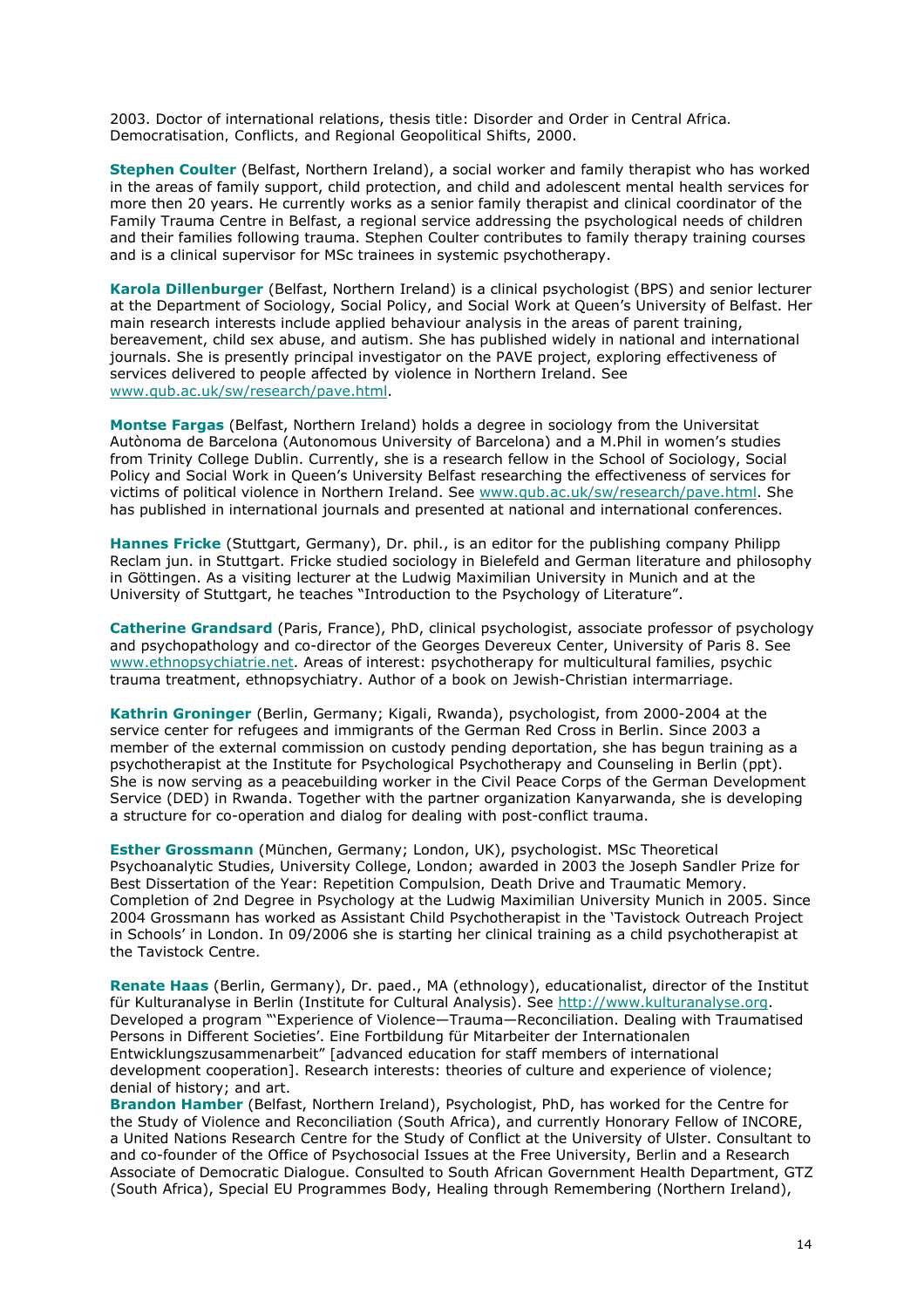SDC, Foundation for Peace Network. Experience in South Africa, Northern Ireland, Brazil and Sierra Leone. See<http://www.brandonhamber.com/>.

**Carol Harrington** (Budapest, Hungary), Ph.D. in sociology from Victoria University of Wellington, New Zealand, in 1998, and now assistant professor of political science, Central European University, Budapest; edited together with Ayman Salem and Tamara Zurabishvili *After Communism: Critical Perspectives on Society and Sociology*, Bern, 2004. [Attendance to be confirmed]

**Dayton Henderson** (Berkeley, CA, USA) is currently completing his PhD project in German literature and film at the University of California, Berkeley.

**Lynne Jones** (Cambridge, UK), Child and adolescent psychiatrist. Technical adviser in mental health for International Medical Corps, responsible for establishing mental health programmes in emergencies. Has worked in the Balkans; Afghanistan; Iraq, Sierra Leone; Liberia; Aceh; Sri Lanka; Pakistan; Chad; Mississipi post Katrina. Researcher and writer. Research associate, Developmental psychiatry section, Cambridge University. Author of *Then They Started Shooting, Growing up in Wartime Bosnia*, Cambridge, MA 2004. Particular interest in childrens resilience in the face of disaster and in the dynamics of mass grief.

**André Karger** (Düsseldorf, Germany), physician, psychiatrist, psychoanalyst, works at the Clinical Institute of Psychosomatic Medicine and Psychotherapy at the Düsseldorf University Hospital; see <http://www.uniklinik-duesseldorf.de/psychosomatische-medizin>. He is one of the founders of the association Philosophie and Psychoanalyse e.V.; see [http://www.psychoanalyseundphilosophie.de.](http://www.psychoanalyseundphilosophie.de/) Member of the steering committee for this conference.

**Gráinne Kelly** (Belfast, Northern Ireland), independent consultant, MA in peace and conflict studies. Specialist in reconciliation, mediation, and social inclusion. Has worked for INCORE and Democratic Dialogue (Northern Ireland). Consulted to Healing through Remembering, Mediation Northern Ireland, Save the Children UK. Recently completed research on reconciliation practice in Cambodia.

**Sandra Konrad** (Hamburg, Germany), psychologist in private practice in Hamburg. Konrad is currently completing her dissertation on *Familiäre und gesellschaftliche Tradierungsprozesse bei jüdischen Frauen dreier Generationen – die transgenerationellen Auswirkungen des Holocaust auf das Selbst-Verständnis von weiblicher Identität*.

**Martina Kopf** (Wien, Austria), PhD in African studies at the University of Vienna. Author of *Trauma und Literatur: Das Nicht-Erzählbare erzählen - Assia Djebar und Yvonne Vera*, Frankfurt am Main, 2005. Teaches African literatures at the Department of African Studies in Vienna with focus on the intersection of literature, history, and memory. Editor of *Südwind - Magazin für Internationale Politik, Kultur und Entwicklung* in Vienna.

**Angela Kühner** (München, Germany), psychologist, member of the staff of the Department of Reflexive Social Psychology, Ludwig Maximilian University of Munich. She is currently writing her dissertation on *Whose Trauma? Critical Trauma Discourse and the Notion of 'Collective Trauma'*. Her teaching and research focuses on discourse on trauma, Holocaust education in 'multicultural' Germany, dealing with 'trauma', 'culture' and 'difference' in psychosocial work. See [http://www.lrz](http://www.lrz-muenchen.de/%7EReflexive_Sozialpsychologie/index.html)[muenchen.de/~Reflexive\\_Sozialpsychologie/index.html](http://www.lrz-muenchen.de/%7EReflexive_Sozialpsychologie/index.html). Member of the steering committee for this conference.

**Manasi Kumar** (London, UK), a native of New Delhi, India; currently working on her doctoral thesis titled *Attachment and Social Trauma of Earthquake and Riots affected Children in Gujarat (India)* at the Psychoanalysis Unit, Department of Psychology, University College London. Her interests include critical psychology, trauma theory, and psychoanalysis.

**Ilka Lennertz** (Dresden, Germany) studied psychology at the Free University of Berlin, specializing in psychoanalytic psychology, attachment theory, and cognitive neuroscience. Worked in a psychiatric clinic for children and adolescents and also for a NGO in Mostar, Bosnia-Hercegowina. She is now studying attachment, trauma, and internal representations in Bosnian refugee children as a doctoral candidate in psychoanalytic psychology at the University of Kassel and the Sigmund Freud Institute, Frankfurt/Main with a scholarship from Heinrich Böll Foundation

**Ulrike Loch** (Kassel, Germany), social worker and lecturer at the Faculty of Social Work, University of Kassel. Her doctoral thesis will be published in fall 2006 as *Sexualisierte Gewalt in Kriegs- und Nachkriegskindheiten*, Opladen: Verlag Barbara Budrich.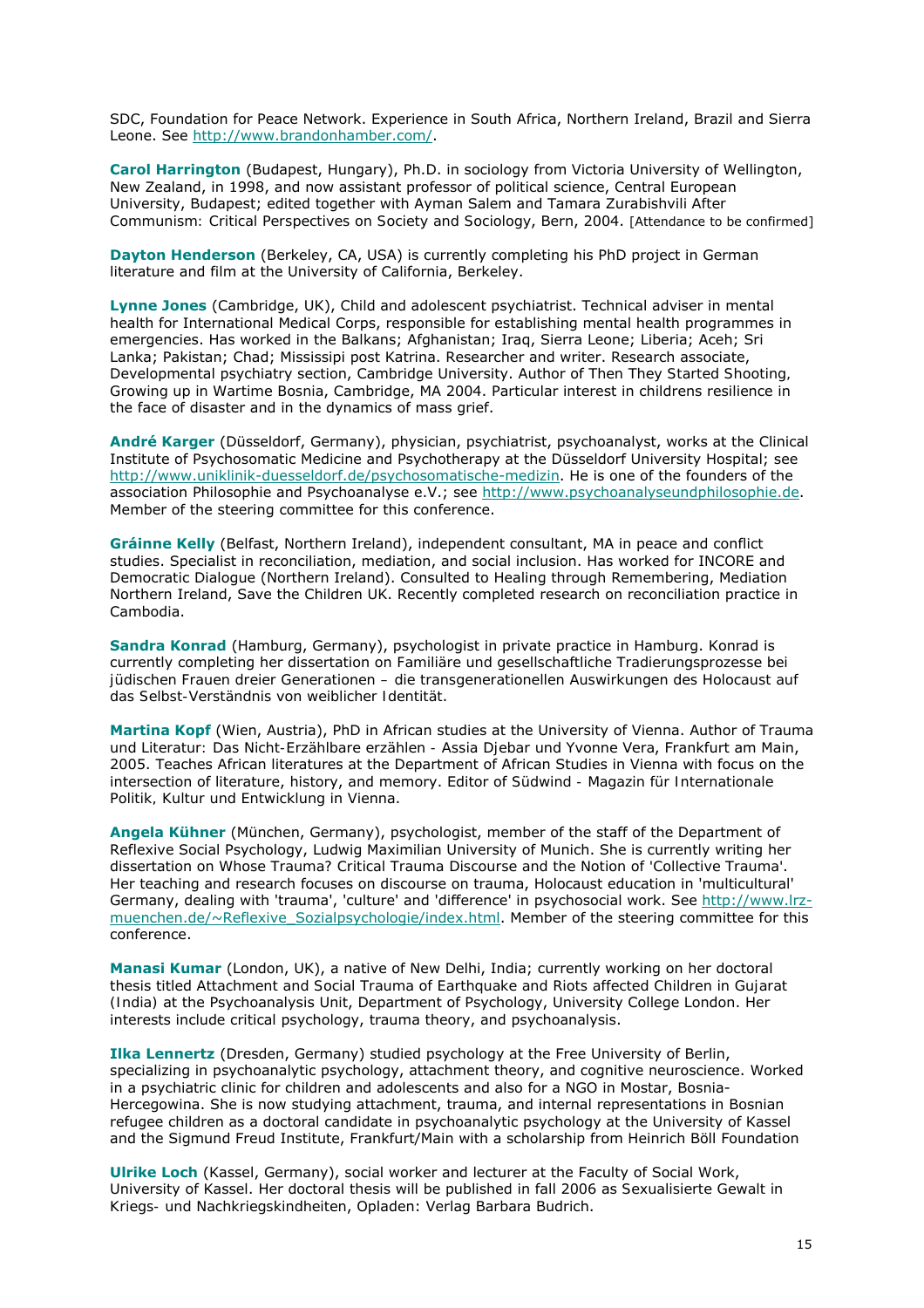**Susanne Luhmann** (Sudbury, ON, Canada), Dipl.-Paed., MA, PhD. assistant professor and chair of women's studies at Laurentian University, Sudbury as well as an affiliated researcher with The Centre for German and European Studies at York University, Toronto, Canada.

**Amy Marczewski** (Los Angeles, CA, USA), Ph.D. candidate in the Department of French and Francophone Studies at the University of California, Los Angeles. She has conducted research in France, Senegal, and Rwanda. Her dissertation, "Writing Memory: Francophone African Literature's Re-Imagining of the Rwandan Genocide" focuses on questions of memory, transnational identity, and reconciliation in the aftermath of genocide through the study of literary texts born of the "Rwanda: writing by duty of memory" project.

**Usche Merk** (Pietermaritzburg, South Africa), Dipl.-Paed. (Masters in Education), post-grad degree in Education and International Development and trained as systemic counselor. Currently she is working as an adviser to "Sinani - KwaZulu-Natal Programme for Survivors of Violence" in Pietermaritzburg, South Africa employed by WFD (Weltfriedensdienst) Berlin, Germany. For many years she was project coordinator on Southern Africa and head of psychosocial programs at medico international, Frankfurt, Germany, editing a series of publications on challenges of psychosocial work in post-conflict regions. See [http://www.medico-international.de/en/,](http://www.medico-international.de/en/)<http://wfd.de/wfd/>, and [http://www.survivors.org.za/.](http://www.survivors.org.za/)

**Predrag Miljanovič** (Novi Sad, Serbia), physician, neuropsychiatrist, REBT psychotherapist and associate fellow of the Albert Ellis Institute NYC. From 1991-1999, he acted as program director of the Association for Mental Health Protection of War Veterans and Victims of War. Now supervisor of the Trauma Center Novi Sad, he has practiced medical and psychotherapy work with traumatised people in Bosnia, Croatia, and Serbia since 1991. Has worked with Serbian, Croatian, and Albanian war veterans, including multiethnic seminars.

**Karin Mlodoch** (Berlin, Germany) received her diploma in psychology from the Free University of Berlin with a thesis on the psychosocial situation of Anfal women in Kurdistan-Iraq and is now program director for Iraq at HAUKARI, Association for International Cooperation e.V., Frankfurt/Main. Her work focuses on the development and accompaniment of assistance programs for victims of political and gender-based violence in Iraq; her major areas of study are psychosocial assistance to victims of war and violence; cross cultural psychology. See [http://www.haukari.de.](http://www.haukari.de/)

**Birgit Möller** (Hamburg, Germany; San Francisco, CA, USA), PhD, psychologist, works at the Department for Child and Adolescent Psychiatry and Psychotherapy, University Hospital Hamburg-Eppendorf, and as a visiting researcher at the University of California at San Francisco. Since 2000 she is a project manager of a psychotherapeutic project in Kosovo and conducting seminars in child psychiatry and psychotherapy for the German Academic Exchange Service in Southeast Europe. Her research focus is psychotherapy with traumatized refugee children and their families from Kosovo.

**Raya Morag** (Jerusalem, Israel), PhD, cinema scholar. Assistant professor in the Department of Communication & Journalism, The Hebrew University of Jerusalem. Main areas of research and teaching: Trauma discourse; war, cinema and trauma; the New German Cinema; American Vietnam War Movies; feminist-corporeal theory; Israeli and Palestinian films on the Intifada.

**Tobie Nathan** (Paris, France), PhD, full professor of psychology and psychopathology, founder of the Georges Devereux Center, University of Paris 8. See [www.ethnopsychiatrie.net.](http://www.ethnopsychiatrie.net/) Tobie Nathan is currently cultural counselor at the Embassy of France in Israel. Author of numerous academic books and articles on clinical ethnopsychiatry, he has also published several novels.

**Stephanie Neuner** (München, Germany) studied modern history and politics at the Ludwig Maximilian University Munich and the University of Edinburgh and is now teaching modern history at the University of the Bundeswehr Munich. She is working on her PhD project on *State Insurance and Welfare Policy for 'War neurotics' of WW I. Politics and Psychiatry in Germany, c. 1920-1939*. Her general research interests focus on health politics from the early modern period to the 20th century, and currently on the practices of compensation of trauma.

**Galia Plotkin Amrami** (Tel Aviv, Israel), M.A. in sociology and social anthropology, is a doctoral candidate at the Cohn Institute for the History and the Philosophy of Sciences and Ideas and the Porter School of Cultural Studies, Tel-Aviv University, Israel. The title of her thesis project is: National Conflict and Psychic Trauma: Construction of National-Traumatic Narrative in Israeli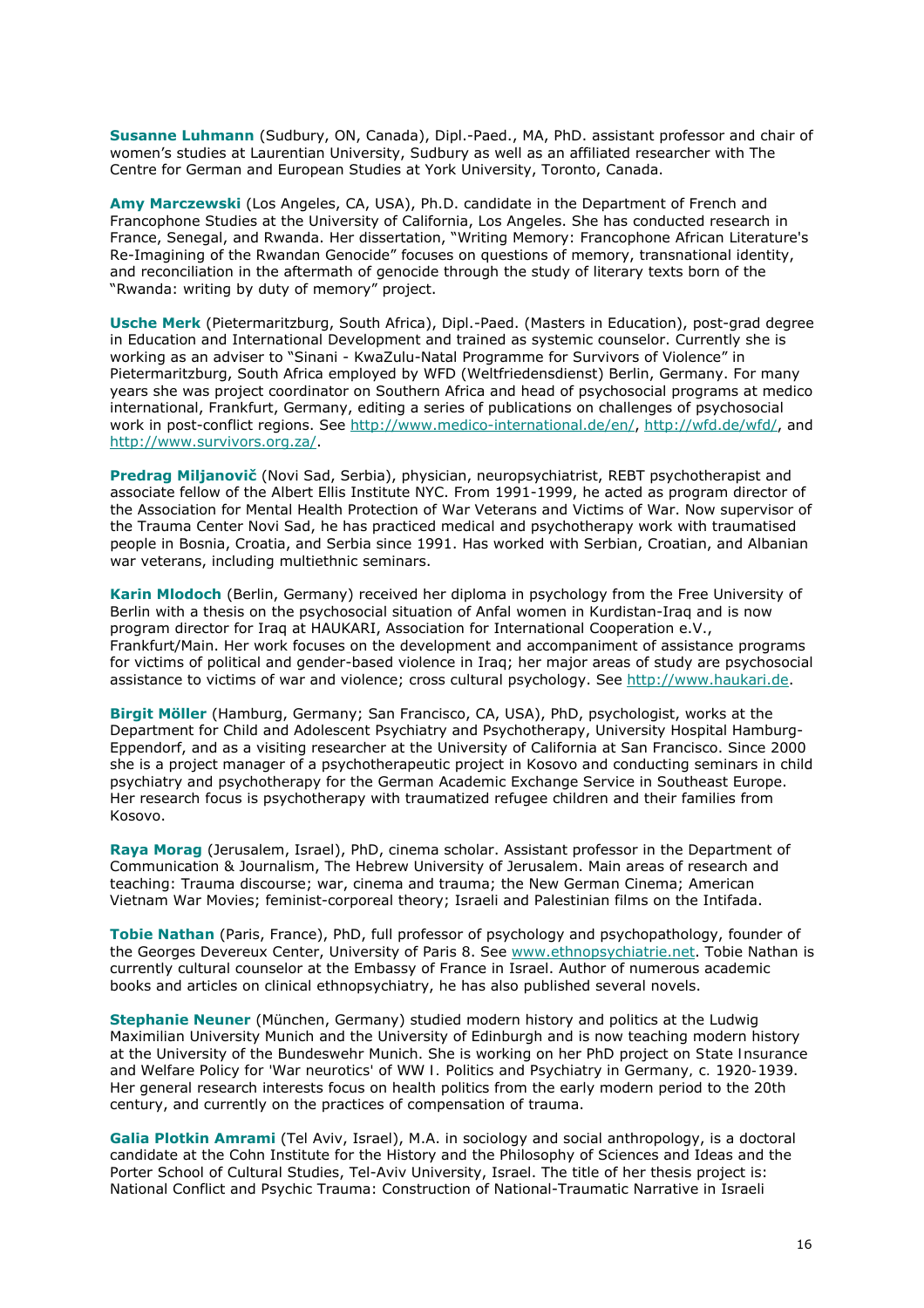Therapeutic Field. She is a group facilitator in a community unit in Natal, Israeli Trauma Center for Victims of Terror and War.

**Augustina Rahmanović-Koning** (Tuzla, Bosnia and Herzegovina) holds a degree (M.A.) in education studies and works as a gestalt therapist and classical homeopath at the Vive Žene Center for Therapy and Counselling in Tuzla, Bosnia and Herzegovina. She has worked in Vive Žene with victims of war trauma and torture since 1994.

**Jan Philipp Reemtsma** (Hamburg, Germany), Professor of German Literature, University of Hamburg. Founder and executive director of the Hamburg Institute for Social Research. Member of the steering committee for this conference.

**Isobel Reilly** (Belfast, Northern Ireland) holds a degree in social work and psychotherapy; she is course director of the Family Therapy Training Programmes at the School of Sociology, Social Policy and Social Work, Queen's University Belfast. Development officer for post qualifying courses in family therapy since 2000. Since qualifying as a social worker in 1974, Reilly has held appointments in child, adolescent, and adult mental health; social work and family therapy education and training; and project development (family therapy, HIV/AIDS, foster care).

**Miriam Rieck** (Haifa, Israel), M.A., researcher at the Ray D. Wolf Centre for Study of Psychological Stress, University of Haifa, Israel, responsible for its archives for studies and testimonies on later effects of the Holocaust on survivors and their offspring. Research interests: psychological state of child survivors; *Wiedergutmachung* for emotional damage to survivors; social-psychological study on inter-group bias comparing Israeli Jews, Israeli Palestinians, and Palestinian Authority residents. See her annotated bibliography, *The archives for study of the later psychological effects of the Holocaust on its Survivors* at<http://research-faculty.haifa.ac.il/arch/>.

**Brenda Anne Roche** (Toronto, ON, Canada; London, UK), doctor of philosophy, public health, and policy. Post-doctoral research fellow, London School of Hygiene and Tropical Medicine (2005). Now conducting analysis of qualitative data collected as part of a multi-country (European) study of the experiences of women who have been trafficked (for sex work and domestic labour).

**Jacqueline Rose** (London, UK), BA (Oxon), Maîtrise (Sorbonne), PhD (London); professor at the School of English and Drama, Queen Mary, University of London. Her research focuses on modern subjectivity at the interface of literature, psychoanalysis, and politics and on the history and culture of South Africa and of Israel-Palestine. Recent publication: *The Question of Zion*, Princeton, NJ 2005. See [http://www.english.qmul.ac.uk/staff/rose.html.](http://www.english.qmul.ac.uk/staff/rose.html) [Attendance to be confirmed]

**Sibylle Rothkegel** (Berlin, Germany), psychologist, currently works for the Center for Psychological Counseling for Victims of Right-wing Extremist, Xenophobic, and Anti-Semitic Violence. Previously at the Rehabilitation Centre for Torture Victims in Berlin; International Rehabilitation Centre for Torture Victims, Denmark; Co-ordination Office for Women's Advocacy; most recently, for Overseas Services in Sierra Leone. Experience in Lebanon, Bosnia and Herzegovina, Kosovo, Sierra Leone. Member of the Office of Psychosocial Issues. See [http://www.opsiconsult.com.](http://www.opsiconsult.com/)

**Emilia Salvanou** (Athens, Greece), PhD in social anthropology and history. Works at the Foundation of the Hellenic World in Athens. Her current academic interests are the study of anthropological and psychological aspects of modern Greek history.

**Eyad El Sarraj** (Gaza, Palestine), MD, child psychiatrist; he manages the mental health centre that he founded in Gaza, as well as a rehabilitation program for victims of torture. The Gaza Community Mental Health Programme (GCMHP) is a Palestinian non-governmental, non-profit organization established in 1990 to provide comprehensive community mental health services therapy, training and research - to the population of the Gaza Strip. See<http://www.gcmhp.net/>.

**Jack Saul** (New York, NY, USA), psychologist, Ph.D., director of the International Trauma Studies Program, Mailman School of Public Health, Columbia University; director of Refuge: Refugee Resource Center in New York, member of the Kosovar Family Professional Education Collaborative. Training and service-based research on family and community approaches with post torture, war, terrorism, natural disaster populations; trans-disciplinary collaborations with media and the performing arts. See [www.itspnyc.org](http://www.itspnyc.org/).

**Hildegard Schürings** (Fronhausen, Germany) holds a doctorate in education studies, has worked in the Great Lakes region of central Africa since 1978 and has published widely on Rwanda, its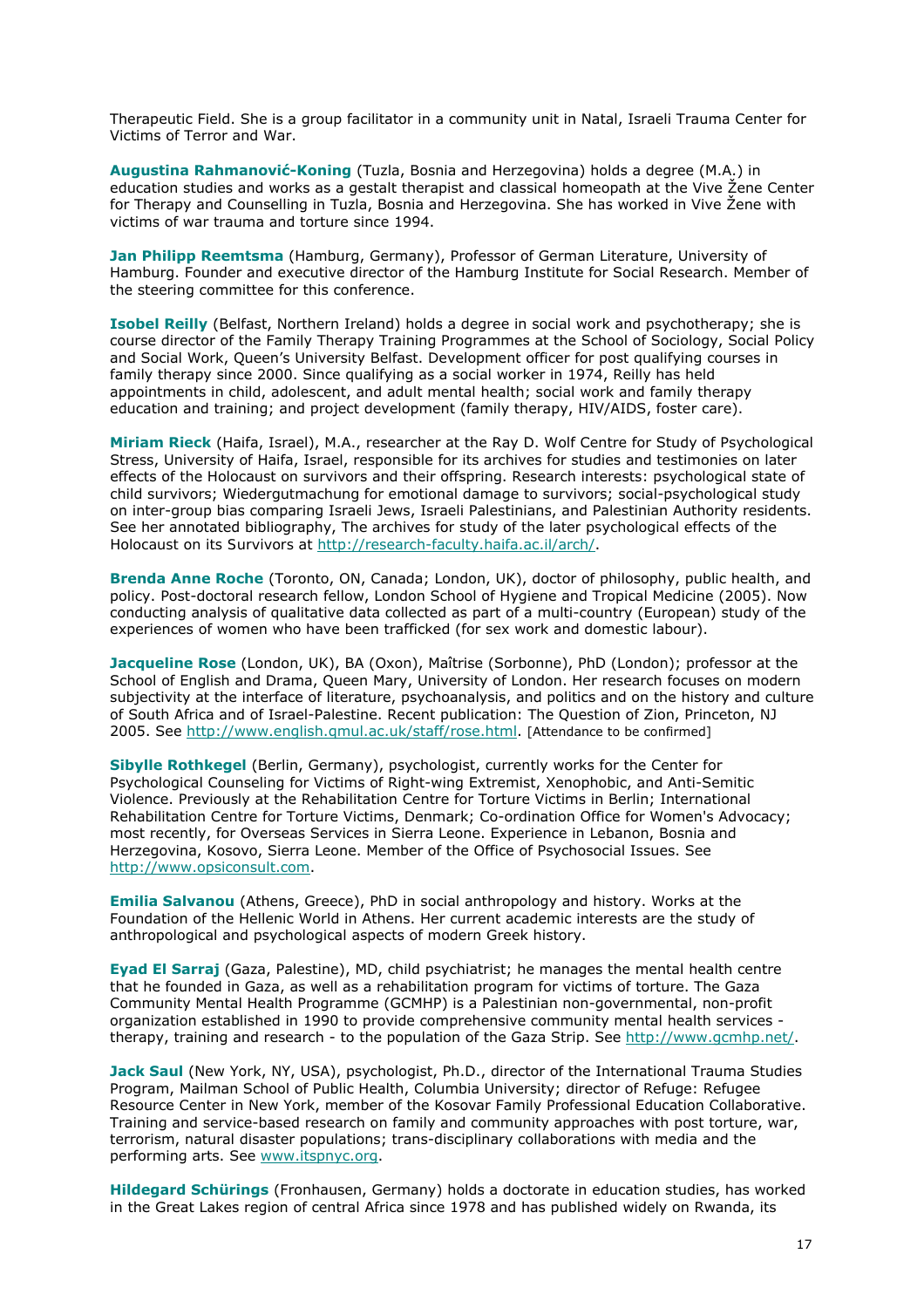history and colonial period, relevant educational issues, and the genocide and crimes against humanity perpetrated there. A consultant who works in the areas of development aid and civilian peace-promoting projects, she is also managing director of Imbuto e.V.; See [www.Imbuto.de](http://www.imbuto.de/).

**Deborah Staines** (Sydney, Australia) holds a PhD in cultural studies and is now a cultural theorist affiliated with Macquarie University. Has published primarily on Auschwitz and is currently examining aspects of Sonderkommando experience. Interested in questions of collective relations to traumatic events and remembrance practices. See [www.ccs.mg.edu.au/staff\\_dstaines.php.](http://www.ccs.mg.edu.au/staff_dstaines.php)

**Daniel Strassberg** (Zürich, Switzerland), psychoanalyst and philosopher with doctoral degrees in medicine and philosophy, now working in private practice and teaching philosophy and psychoanalysis at the University of Zurich. His book about Giambattista Vico is in press. See his personal website at [http://www.psychologie.unizh.ch/klipsa/postgrad/DanielStrassberg.shtml.](http://www.psychologie.unizh.ch/klipsa/postgrad/DanielStrassberg.shtml)

**Ralf Syring** (Frankfurt am Main, Germany; Angola and Mozambique), pediatrician, he also holds degrees in theology and social sciences. Now health advisor Africa for Christian Children's Fund (NGO). From 1995 to January 2006 he was a representative of several NGOs in Southern Africa (Medico International, Terre des Hommes) based in Angola and Mozambique. His previous experience includes a period as a physician in the war in El Salvador, as a teacher at vocational schools, and as radio correspondent.

**Kim Servart Theriault** (Oak Park, Ill., USA) holds a PhD in art history from the University of Virginia, Charlottesville, Virginia, wrote a doctoral thesis on *Re-Placing Arshile Gorky: Exile, Identity, and Abstraction in Twentieth-Century Art* and has been an assistant professor of art history, theory, and criticism at Dominican University, River Forest, IL. since 2004. [Attendance to be confirmed].

**Stefan Trobisch-Lütge** (Berlin, Germany), psychologist, psychological psychotherapist, psychoanalyst, trauma-therapist (EMDR) in private practice. Director of Gegenwind, Beratungsstelle für politisch Traumatisierte der DDR-Diktatur [Counselling Centre for Politically Traumatised People from the Former GDR] in Berlin. Since 1991, a further focus of his work has been psychotherapeutic treatment of severe forms of traumatization (including sexual abuse).

**Aline Gloriose Uwizigiye** (Kigali, Rwanda), trauma counsellor and national coordinator of the psychosocial program of IBUKA ASBL. Ibuka is an umbrella organisation for survivor organisations in Rwanda, representing them at national and international levels. Ibuka means 'remember'. Ibuka was created in 1995 in order to address issues of justice, memory, social and economic problems faced by survivors. See<http://www.neveragaininternational.org/news/ibuka.html>.

**Giudo Vitiello** (Roma, Italy), PhD, University of Florence; instructor at the Faculty of Communication Sciences, University of Rome "La Sapienza". Main areas of research and teaching: German cinema and "perpetrators' trauma"; film and the Holocaust; post-traumatic cinema. See personal homepage at [http://www.unpopperuno.net.](http://www.unpopperuno.net/)

**Harald Weilnböck** (Zürich, Switzerland), PhD in literature studies and cultural theory in 1994 at the University of California, Los Angeles and the Université de Paris; Habilitationsschrift on *Borderline literarische Interaktion am Beispiel der frühen Kriegschriften Ernst Jüngers* in 2004. Current EU project in qualitative media and reader response research at the universities of Zürich and Leipzig on how persons mentally interact with fictional narratives in dealing with biographical and/or psycho-trauma issues: "Narrative media interaction and psycho-trauma therapy".

**Barbara Weyermann** (Berlin, Germany), economist and social anthropologist, has worked for UNICEF, Christlicher Friedensdienst, and most recently for Terres des hommes in Nepal, experience in Bosnia and Herzegovina, Kosovo, Croatia, Nepal, Namibia, South Africa. Member of the Office of Psychosocial Issues. See [http://www.opsiconsult.com](http://www.opsiconsult.com/).

**Agnieszka Widera-Wysoczańska** (Wrocław, Poland), clinical psychologist and psychotherapist, adjunct at the Division of Clinical Psychology, Institute of Psychology, Wrocław University; certified trauma specialist (PARPA) and trainer of the Polish Psychological Association; also works at the Institute of Psychotherapy. Co-developer / psychotherapist of the first Polish Mental Health Center for People from Dysfunctional Families. Founding member of the Polish Therapeutic Society, chair of its section on the therapy of persons with complex posttraumatic stress.

**Jolande Withuis** (Amsterdam, The Netherlands), sociologist, senior researcher at the Netherlands Institute for War Documentation (NIOD). Methodologically combines historical, psychodynamical,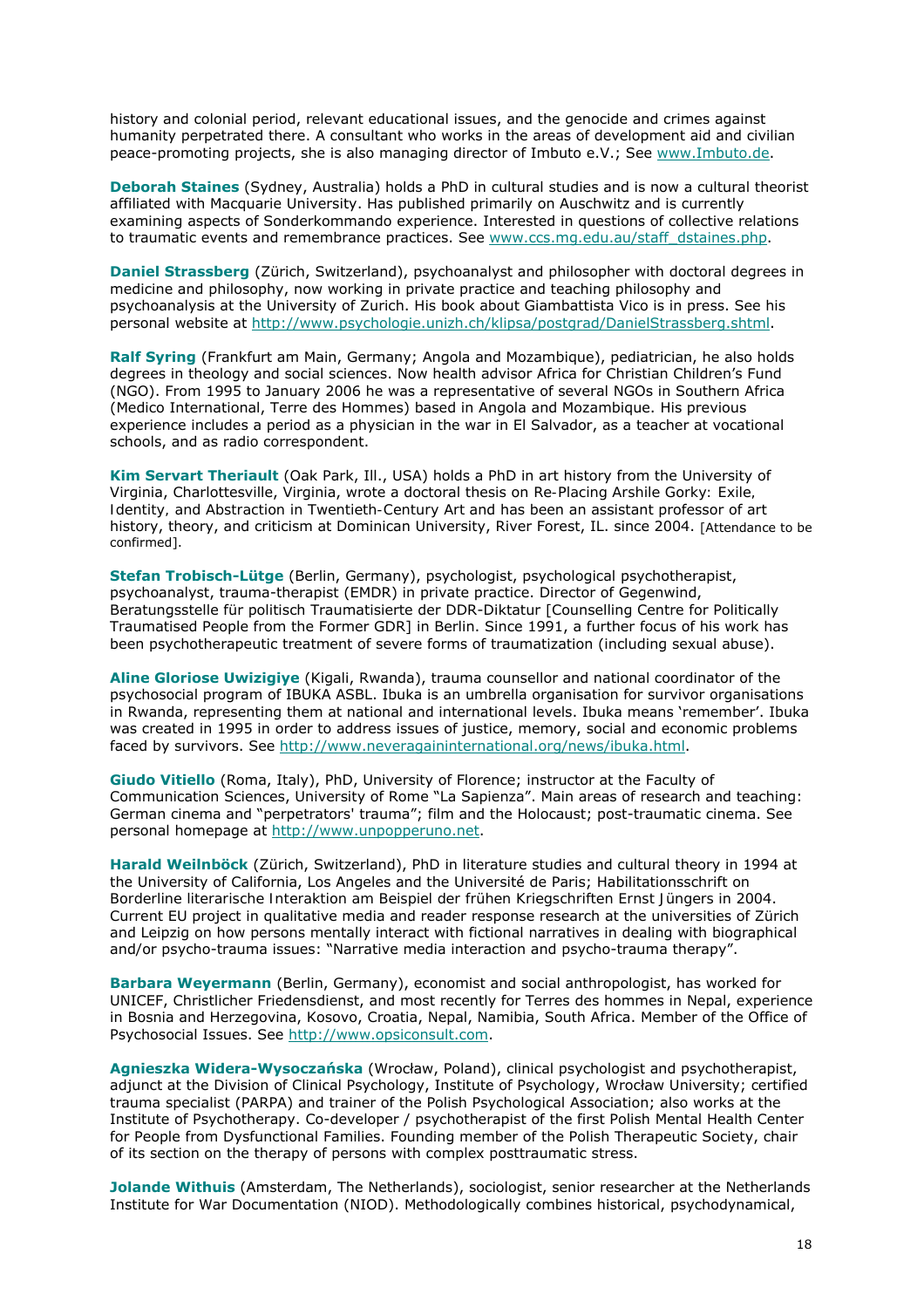and sociological perspectives. Currently conducting international comparative research on how different societies have processed periods of heavy violence and whether, when, and how psychological notions like trauma became dominant in public discourse on this violence. Author of R*ecognition: From War Trauma to Culture of Complaint,* 2002.

**Nathalie Zajdé** (Paris, France), PhD, clinical psychologist, professor at Université de Paris 8; clinical psychologist and researcher at the Ethnopsychiatric Academic Centre Georges Devereux. Created the first psychological and research settings for Shoah survivors and their offspring in France. Founded a university clinic for psycho-trauma research and training at the University of Burundi in Bujumbura. Head of the first ethnopsychiatric consultation unit in Israel at the psychiatric hospital Beer Yaacov since 2005. See [www.ethnopsychiatrie.net](http://www.ethnopsychiatrie.net/).

**Jasna Zečević** (Tuzla, Bosnia and Herzegovina) is a geologist and director of Vive Žene-Center for therapy and counselling, Tuzla, Bosnia and Herzegovina. Since 1994, she has worked in Vive Žene with war trauma and torture victims.

\*\*\*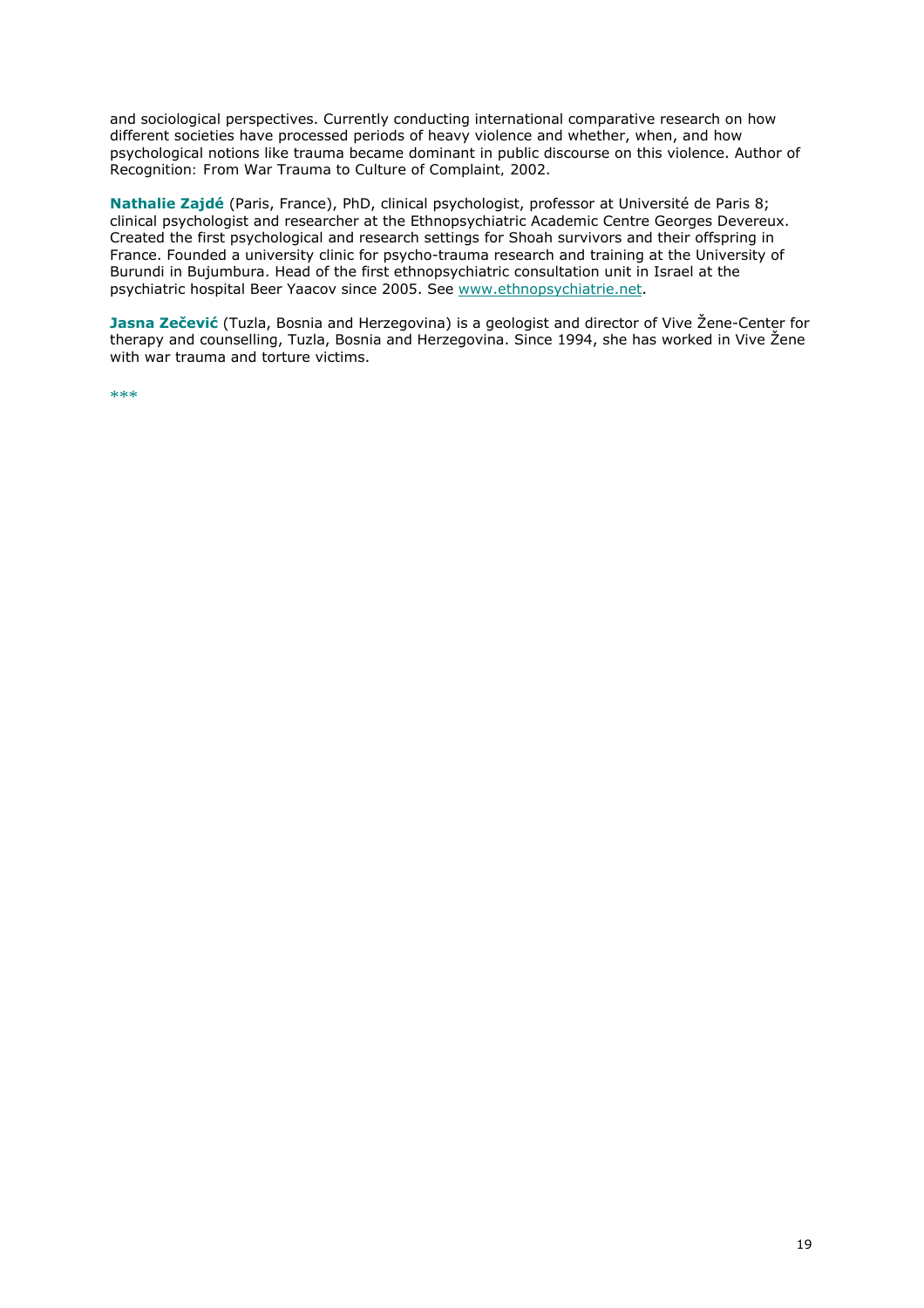## **Childhood and Violence Can the Wounds of a Shattered Life Be Healed?**

## **2000-2006, film documentary, Beta-SP, 120 min, 16:9**

(German-English version with German and English subtitles)

#### **Produced and directed by Gerhard König and Carmen Feuchtner**

The interviewees are therapists and doctors who specialise in working with both traumatised children and adults. The specialists' work focuses on helping children who have suffered some of the most extreme forms of violence and adults who suffered similarly during childhood. Concrete cases illustrate what is authentic, what has been destroyed, elements of protection, what can be cured, individual and general effects as well as effects manifested throughout an entire lifetime. The individual and his/her limitations are seen from a child's perspective and in the context of childhood.

**Interviewees:** Dan Bar On (Beer Sheva, Israel), Gertrude Bogyi (Wien), Hans Keilson (Amsterdam/Bussum), Sheila Melzak (London), Werner Leixnering (Linz), Yassaman Montazami (Paris), Jochen Walter (Hamburg)

**Interviews:** Carmen Feuchtner und Gerhard König **Camera and editing:** Daniel Pöhacker **Sound:** Harald Krumböck, Peter Hornek **Conception and direction:** Gerhard König, Carmen Feuchtner **Production:** Co&Kings 2006, Welt der Kinder, [www.weltderkinder.at](http://www.weltderkinder.at/)

**In the preparation and production of this film we worked in consultation with the following psychotherapists, psychologists, doctors, legal experts and artists.** We would like to take this opportunity to express our gratitude for their generosity of suggestions and time:

Dr. Hubertus Adam (Hamburg), Prof. Sami Adwan (Bethlehem, Palästina), Claude AnShin Thomas (New York), Mehdi Benchelah (Frankreich/Israel), Prof. Dr. Wilfried Biebl (Innsbruck), Dr. Boubakeur Dalil (Paris), Dr. Barbara Preitler (Wien), Dr. Duterte (Paris), Dr. Veronica Gradl (Innsbruck), Dr. Lene Handberg (Kopenhagen), Dr. Hans Holderegger (Zürich), Marcel Khalife (Libanon/Paris), Dr. Lars Kuntzag (Hannover), Barbara Künschner (Linz), ME Bla Hortense (Elfenbeinküste), Bruno Metzmacher (Düsseldorf), Anne Michaels (Toronto, Kanada), Albert Nambaje (Ruanda/Kamerun), Dr. Reet Oras (Stockholm), Prof. Dr. Dr. Hilarion Petzold (Amsterdam, Beversee), Prof. Dr. Franz Resch (Heidelberg), Mag. Helmut Sax (Wien), Prof. Reinhard Sieder (Wien), Dr. Valerie Sinason (London), Prof. Dr. Annette Streeck-Fischer (Göttingen)

## **Supported by:**

Austrian State Secretary for the Arts and Media, Vienna Vorarlberger federal state government - Office for culture Tirol federal state government - Office for culture City Vienna - Office for culture Ministry Generations&Social Affairs Stiftung Impulse, Vorarlberger Kraftwerke AG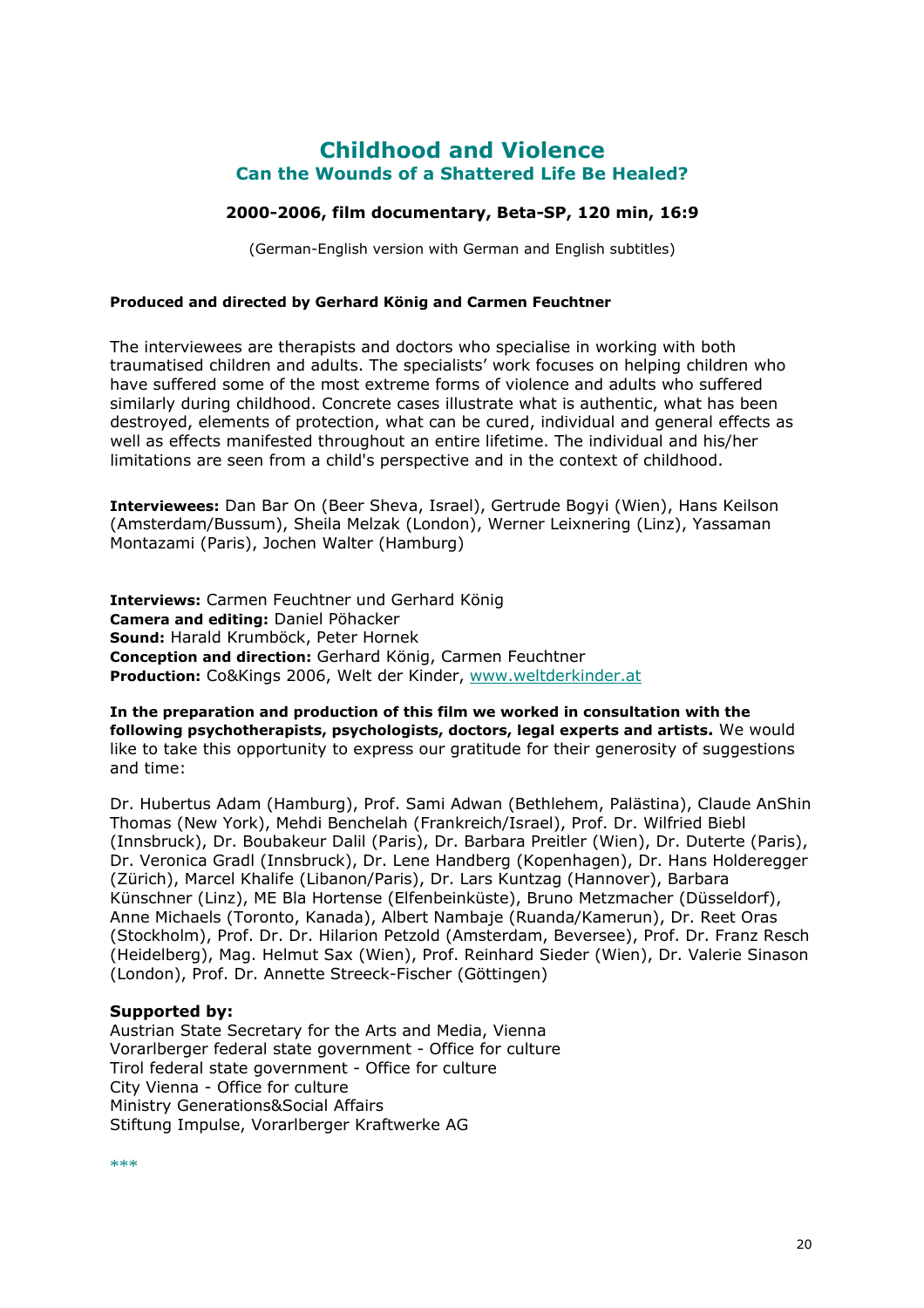## **The Third International Trauma Research Net Conference Trauma – Stigma and Distinction: Social Ambivalences in the Face of Extreme Suffering**

Organized by the **Trauma Research Net** in collaboration with the Hamburg Institute for Social Research and generously sponsored by the Hamburg Foundation for the Advancement of Research and Culture

**Hotel Laudinella** in **St. Moritz-Bad** (Switzerland), **14-17 September, 2006** 

**\_\_\_\_\_\_\_\_\_\_\_\_\_\_\_\_\_\_\_\_\_\_\_\_\_\_\_\_\_\_\_\_\_\_\_\_\_\_\_**

## **Registration Form**

## **Enquiries**

We urge you to make your reservations as soon as possible, since space at the Hotel Laudinella is limited. Please note that a maximum of 100 persons can attend the conference. Registrations for the conference will be made on a first-come, first-served basis.

Before completing the conference registration form, potential participants must enquire by e-mail whether registration is still open or has been closed since there are no more vacancies at the venue.

Enquiries sent between 14 July and 7 August 2006 should be addressed to conference assistant Manuela Grimm at [Manuela.Grimm@his-online.de](mailto:Manuela.Grimm@his-online.de)

Enquiries sent from 8 August to 12 September 2006 should be addressed to Cornelia Berens at [Cornelia.Berens@his-online.de](mailto:Cornelia.Berens@his-online.de)

Please enter the phrase 'Trauma Conference Enquiry' in the subject field of your e-mail or fax.

After receiving confirmation from the organizers that registrations are still being accepted, please print out and complete the registration form. **Please note that registration does not become final until the conference package fee has been paid.** 

**Conference fees include registration, accommodations, meals, refreshments, and a reception on the first evening of the conference.** 

## **Registration**

I wish to attend the conference and require accomodations, full board, and refreshments at the Hotel Laudinella, St. Moritz, from 14-17 September 2006.

|             | I am a member of the Trauma Research Net |  |  |  |
|-------------|------------------------------------------|--|--|--|
| $\Box$      | Yes                                      |  |  |  |
| $\Box$      | No                                       |  |  |  |
| I will book |                                          |  |  |  |
| $\Box$      | Single Room                              |  |  |  |
| $\Box$      | Double Room                              |  |  |  |
|             |                                          |  |  |  |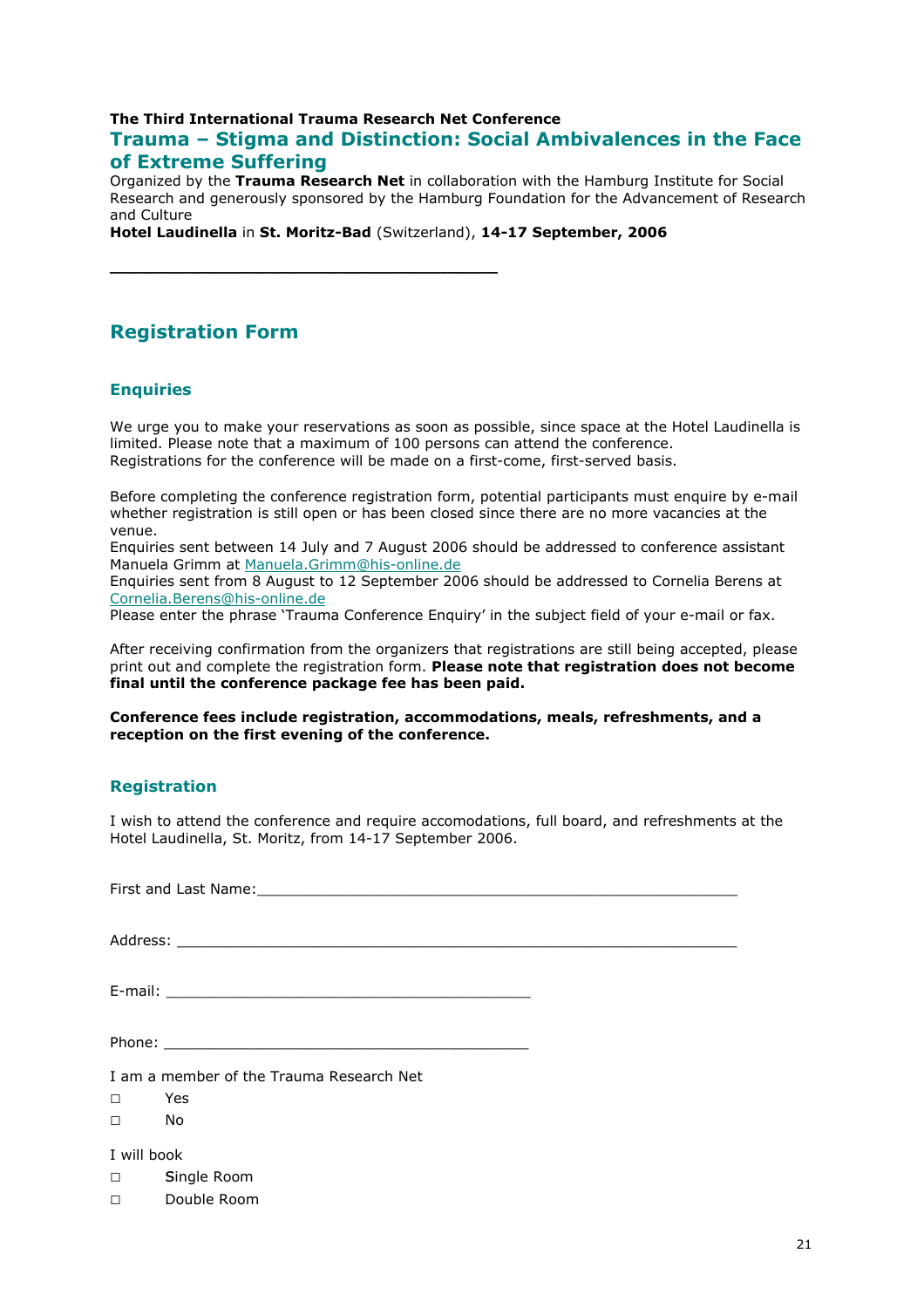### **Complete Conference Package**

Note that the conference fee reflects a special reduced rate for hotel rooms and meals for conference participants in general and for Trauma Research Net members in particular.

We regret that we cannot make further reductions or refunds for conference participants who choose to not make use of the complete conference package of accomodations, meals, or other services.

We regret that funds for participants' conference fees and/or travel expenses are not available but we will be happy to support individual applications to other funding institutions.

|                                                  | <b>Payment from EU bank</b> | <b>Payment from non-EU bank</b> |
|--------------------------------------------------|-----------------------------|---------------------------------|
| <b>Reduced Rate for TRN-Members</b>              |                             |                                 |
| Single Room per Person                           | 430,00 EUR                  | 445,00 EUR                      |
| Double Room per Person                           | 385,00 EUR                  | 390,00 EUR                      |
| <b>Standard Rate for Non-Members</b>             |                             |                                 |
| Single Room per Person<br>Double Room per Person | 480,00 EUR<br>435,00 EUR    | 495,00 EUR<br>440,00 EUR        |

#### **Bank Transfer**

Please transfer the appropriate amount to the account of the Hamburger Institut fuer Sozialforschung, account number 1315 122 554, at the Hamburger Sparkasse, bank code 200 505 50 and note the words "trauma conference 2006" on your bank transfer slip.

**IBAN** (International Bank Account Number) IBAN DE10 2005 0550 1315 1225 54

**BIC** (Bank Identifer Code – also known as SWIFT-code) HASP DE HH XXX

#### **BANK Name and Address**

Hamburger Sparkasse, Filiale Mittelweg 36, 20148 Hamburg

#### **Account Holder**

Hamburger Institut fuer Sozialforschung, Mittelweg 36, 20148 Hamburg [Tax-Number: 17/408/00942]

#### **Cancellations**

Cancellations from registered conference participants that reach the organizers' office by the dates listed below will be refunded the respective amounts:

|                                   | <b>Payment for EU bank</b> | <b>Payment for non-EU bank</b> |
|-----------------------------------|----------------------------|--------------------------------|
| Cancellations by 14 August 2006   | 50% of paid amount         | 50% of paid amount             |
| Cancellations by 24 August 2006   | 25% of paid amount         | 25% of paid amount             |
| Cancellations by 4 September 2006 | 0% of paid amount          | 0% of paid amount              |